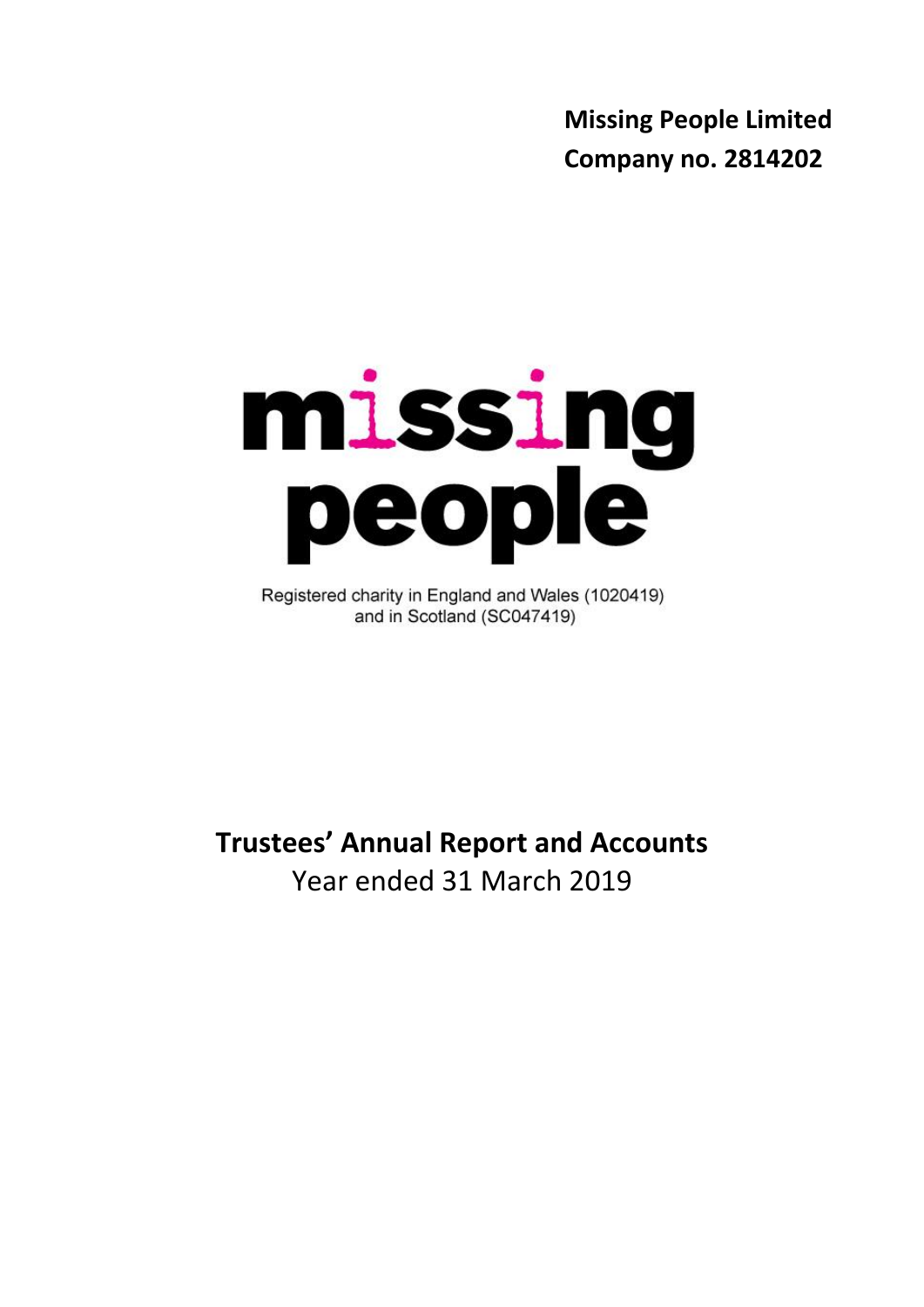# **Contents**

| Independent auditor's report to the members and trustees of Missing People Limited 15 |  |
|---------------------------------------------------------------------------------------|--|
|                                                                                       |  |
|                                                                                       |  |
|                                                                                       |  |
|                                                                                       |  |
|                                                                                       |  |
|                                                                                       |  |
|                                                                                       |  |
|                                                                                       |  |
|                                                                                       |  |
|                                                                                       |  |
|                                                                                       |  |
|                                                                                       |  |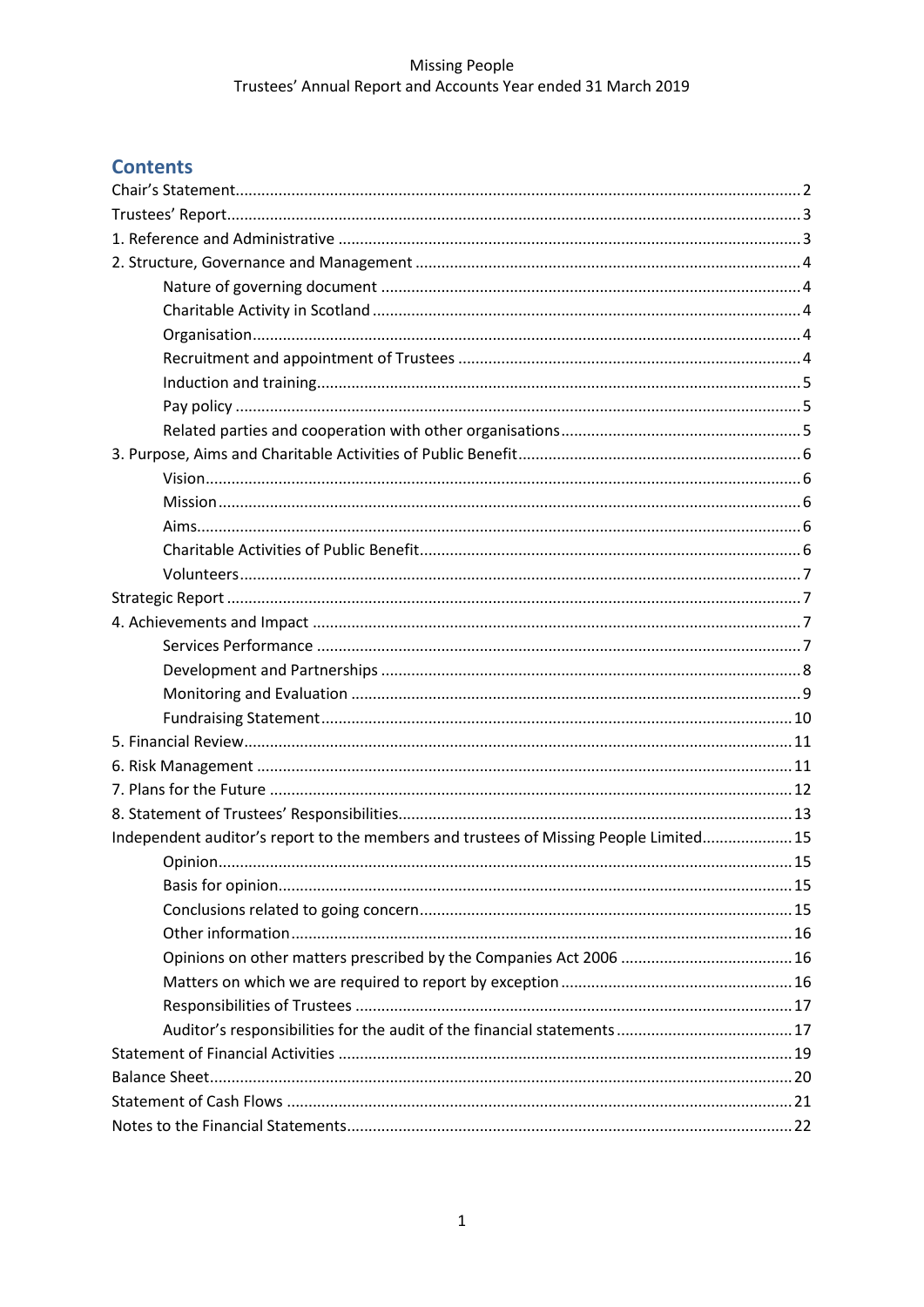## **Chair's Statement**

This year Missing People has continued on its mission to help people dealing with a loved one being missing, people thinking of going missing, and those who are missing.

The charity remains focused on delivering its ambitious five year plan to significantly increase the number of people we help. Two key factors that will help us get there are digital transformation, including building new digital capabilities, and ensuring people with lived experience shape those services. This work is already underway and our digital ambitions have been backed by the Worshipful Company of Information Technologists, who made Missing People a joint winner of the Charity IT Award, resulting in a transformational £300,000 grant.

We could not be prouder of the teams who have helped bring the Guardianship (Missing People) Act 2017 into force. Work has continued throughout 2018 and 2019, with Missing People campaigning with families who have been affected and the law was enacted on 31 July 2019, a welcome boost for families dealing with the trauma of a disappearance. In a similar vein to Power of Attorney, the family will be able to manage the financial affairs of the missing person and avoid serious consequences like bankruptcy and loss of assets, which previously were a major problem for missing people and their families.

This year we have won major awards for our fundraising, including the Business Charity Awards 'Marketing Partnership of the Year', the CIPR 'Corporate Social Responsibility' Award and the Institute of Fundraising's National Award for 'Business Charity Partnership of the Year' for our Deliveroo partnership, the #RidetoFind campaign, which involved riders raising awareness by wearing posters of missing people on the back of their clothing while out delivering.

A highlight of the year was not just retaining our position in the Sunday Times 'Best Not for Profit Organisation to Work for' in the UK, but moving up the table, from 19<sup>th</sup> position to 14<sup>th</sup>. A testament to how we deliver on our values across the entire staff team. As a Board of Trustees we were honored to be recognised by the Charity Governance Awards 2018, winning the 'embracing opportunity and harnessing risk' category.

At the same time we recognise where risks can't be taken and the impact across the sector of the importance of trust, especially when working with vulnerable individuals. As part of an ongoing process, at the beginning of this year, Missing People set up a Safeguarding Panel which is giving advice on the development of a Code of Conduct. We will continue to develop this work going forward.

We would not have been able to achieve any of the above without our supporters, so to them we give heartfelt thanks.

**Kate Adams Chair of Trustees**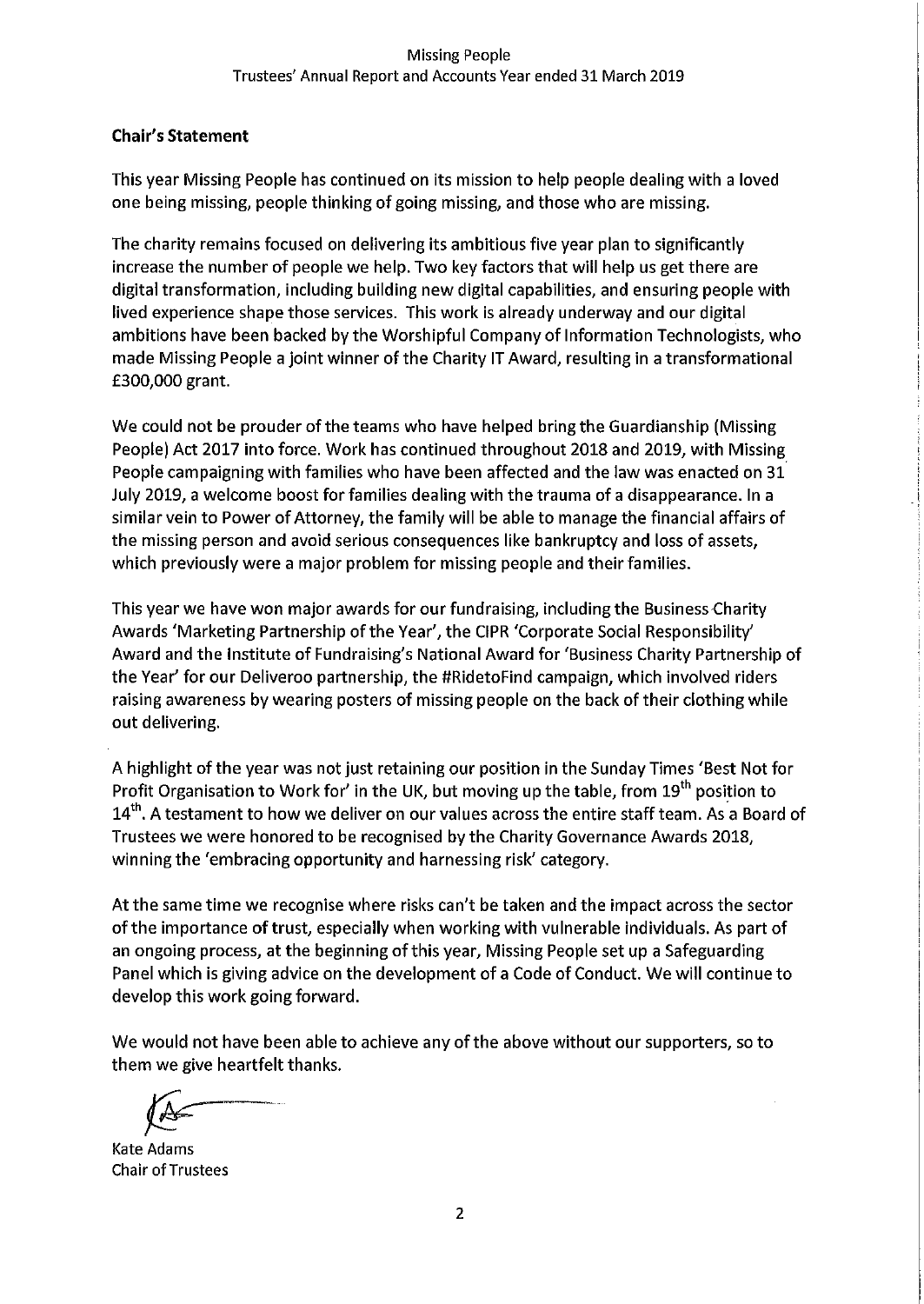# **Trustees' Report 1. Reference and Administrative**

| <b>Charity Name</b>       | <b>Missing People</b>                                                                                                                                                                                                                                                                    |
|---------------------------|------------------------------------------------------------------------------------------------------------------------------------------------------------------------------------------------------------------------------------------------------------------------------------------|
| <b>Registered Charity</b> | In England and Wales 1020419<br>In Scotland SC047419                                                                                                                                                                                                                                     |
| <b>Company Number</b>     | 2814202                                                                                                                                                                                                                                                                                  |
| <b>Registered Office</b>  | Roebuck House<br>284 Upper Richmond Road West<br>London SW14 7JE                                                                                                                                                                                                                         |
| <b>Trustees</b>           | Kate Adams - Chair<br>Caryl Agard<br>Sarah Godwin<br>Jane Harwood<br>Justin McLaren - Vice Chair<br>Rachel Eyre<br>Craig Ling<br>Sam Waterfall<br>Paul Boughton - Treasurer<br>Andrew McKay (appointed 4 June 2019)<br>Siddika Ahmed (appointed 16 July 2018, resigned 25 April<br>2019) |
| <b>Company Secretary</b>  | Douglas Parkhill                                                                                                                                                                                                                                                                         |
| <b>Chief Executive</b>    | Jo Youle                                                                                                                                                                                                                                                                                 |
| <b>Directors</b>          | Susannah Drury, Director of Policy & Development<br>Zoe Hart, Director of People & Organisational Development<br>Sophie Lapham, Director of Services<br>Ross Miller, Director of Fundraising and Communication<br>Douglas Parkhill, Director of Finance                                  |
| Auditor                   | <b>BDO LLP</b><br>55 Baker Street<br>London W1U 7EU                                                                                                                                                                                                                                      |
| <b>Principal Bankers</b>  | <b>CAF Bank</b><br>25 Kings Hill Avenue<br>Kings Hill, West Malling ME19 4TA                                                                                                                                                                                                             |
| Website                   | www.missingpeople.org.uk                                                                                                                                                                                                                                                                 |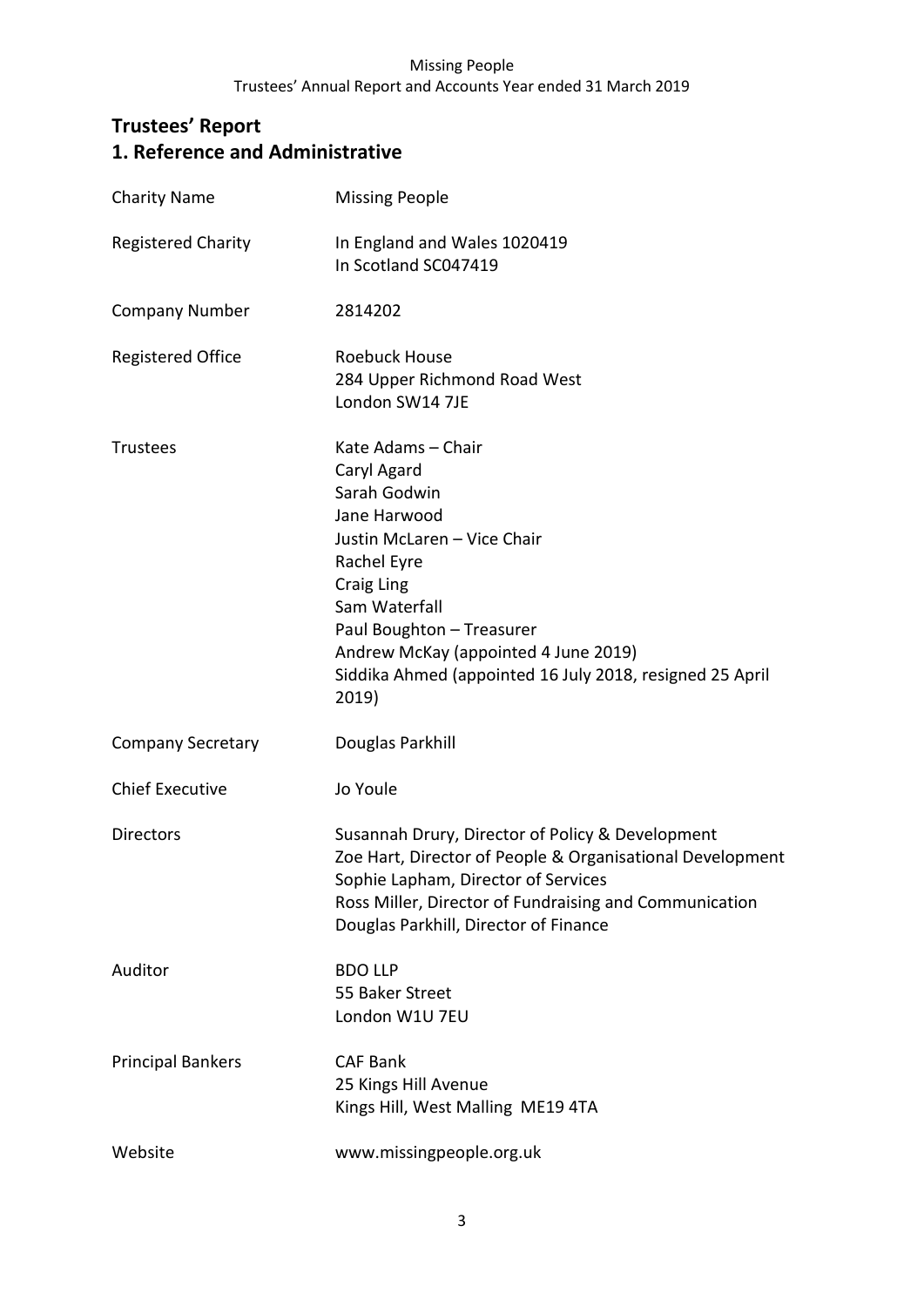# **2. Structure, Governance and Management**

## **Nature of governing document**

Missing People became a registered charity in England and Wales (charity number 1020419) on 30 April 1993 and in Scotland (charity number SC047419) on 16 May 2017. It is a charitable company with no issued share capital being limited by guarantee. Its governing instrument is its Articles of Association dated 23 February 2017 and the Trustees are its members. Members of the charity guarantee to contribute an amount not exceeding £1 to the assets of the charity in the event of winding up. The total number of such guarantees at 31 March was 10. The objects as stated in the Articles of Association are:

(a) to provide counselling and support to families in conditions of need hardship or physical or mental distress as a result of a member of their family having disappeared without trace; (b) to provide help and support to persons who have left home without informing their family and friends or carers of their whereabouts and who are suffering conditions of need hardship or physical or mental distress;

(c) to educate the public in the social and economic problems resulting from the disruption to family life caused by the disappearance of a member of the family and the problems caused by individuals who have disappeared without trace.

## **Charitable Activity in Scotland**

Missing People is registered with the Office of the Scottish Charity Regulator (OSCR) under charity number SC047419 with charitable status under the Charities and Trustee Investment (Scotland) Act 2005.

The charity provides its services, described above under Achievements and Impact, to missing people and their families in Scotland and carries out awareness and fundraising activities.

## **Organisation**

Missing People is led by a diverse and experienced Board of Trustees who, together with the Chief Executive and Directors, ensure the charity delivers its aims. The Board of Trustees has overall responsibility for governing the charity's strategy and finances and monitoring its performance. Day to day activities are the responsibility of the Chief Executive and Directors. The Chief Executive reports to the Trustees and the Directors report to the Chief Executive. The Board places particular emphasis on maintaining high standards of governance. It has considered the Charity Governance Code and will review during the year with a view to full compliance.

## **Recruitment and appointment of Trustees**

Most Trustee vacancies are advertised in a range of media, and candidates are required to submit a CV and undergo an interview with the Chair. The Chair will then invite selected candidates to meet the Chief Executive, representatives of other Trustees, and the Directors. The procedure for the appointment of Trustees is set out in the Articles of Association.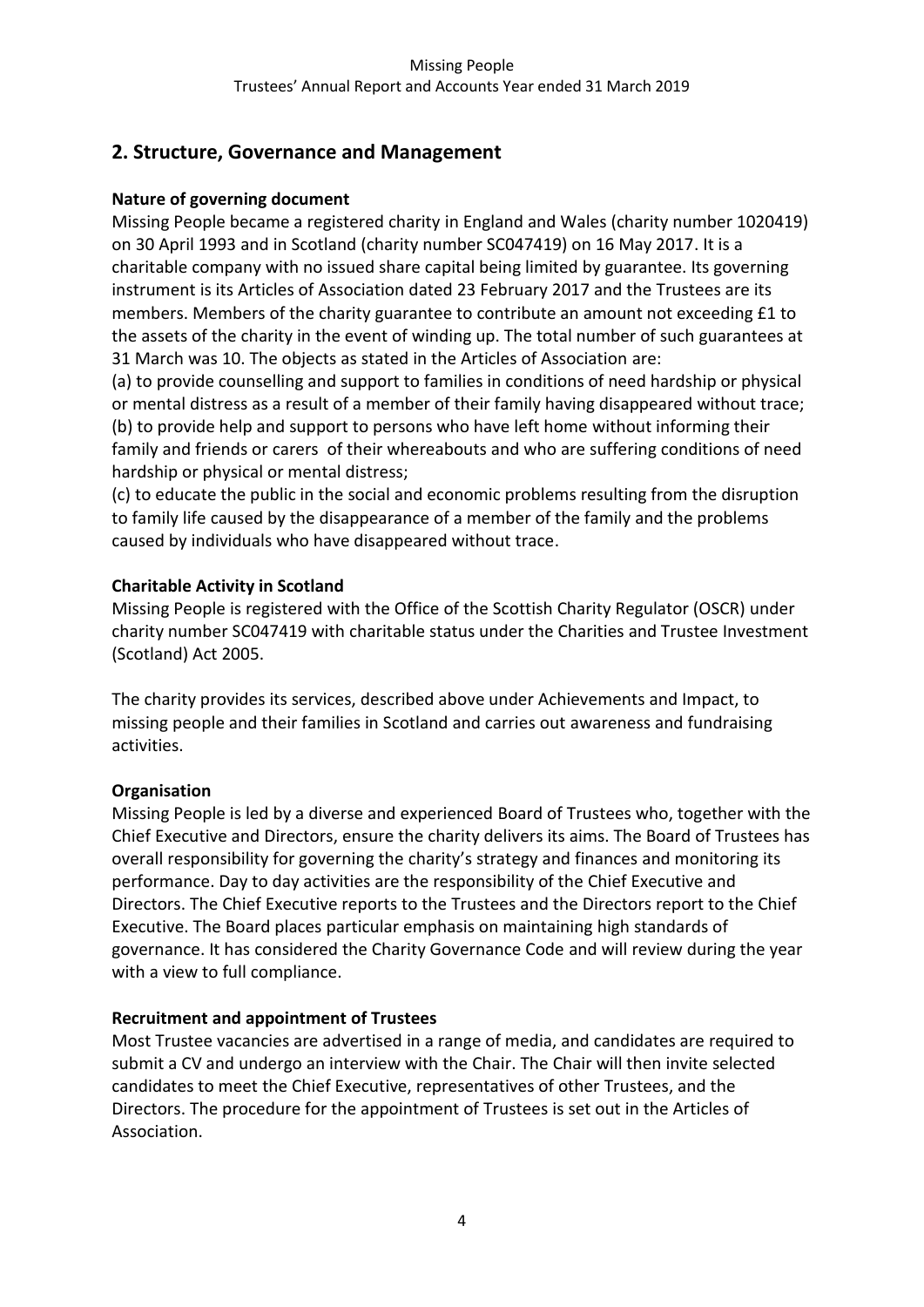## **Induction and training**

New Trustees are given a comprehensive briefing pack that includes information about the charity, their role and the issue of missing people. All Trustees are invited to attend a structured induction day and training which aims to ground them in the cause and to enrich their understanding of the difference the charity makes.

## **Pay policy**

The aim of our pay policy, which applies to all employees, is to offer remuneration that is fair and appropriate for the roles they perform and the responsibilities they undertake to deliver our charitable aims. The Trustees consider the key management personnel of the charity comprise the Chief Executive and all Directors.

In setting remuneration for all staff, including senior staff, a number of criteria are used including consideration of the nature and responsibilities of specific roles, local and national sector averages and other market factors.

## **Related parties and cooperation with other organisations**

None of our Trustees receive remuneration or other benefit from their work with the charity.

In order to best serve people affected, the charity is committed to working in partnership with a range of organisations from the public, private and charity sectors. A multi-agency response to disappearances is critical to success and something we are proud to foster. We work in partnership with every police force across the UK to enable referrals of families with a missing loved one to our support services, and to offer our independent and confidential support to people who are reported missing. In partnership with the National Crime Agency and education specialist Groupcall, we operate Child Rescue Alert.

As a recognised leader in the field of missing persons, the charity is a proud member of Missing Children Europe, the Global Missing Children's Network and the International Centre for Missing and Exploited Children. Missing People is accredited by the Helplines Partnership, the membership body for organisations that provide information, support or advice via phone, email, text or online.

We work with a range of charities who are specialists in areas in which people who are missing may be affected – including mental health, child sexual exploitation and suicide. This can include referrals, sharing best practice and piloting new ways to respond together.

The charity works in formal partnerships with a growing number of Local Authorities to support children who have been missing. Please see the Development and Partnerships section for more information.

The charity's wholly owned subsidiary Missing Limited remained dormant throughout the year.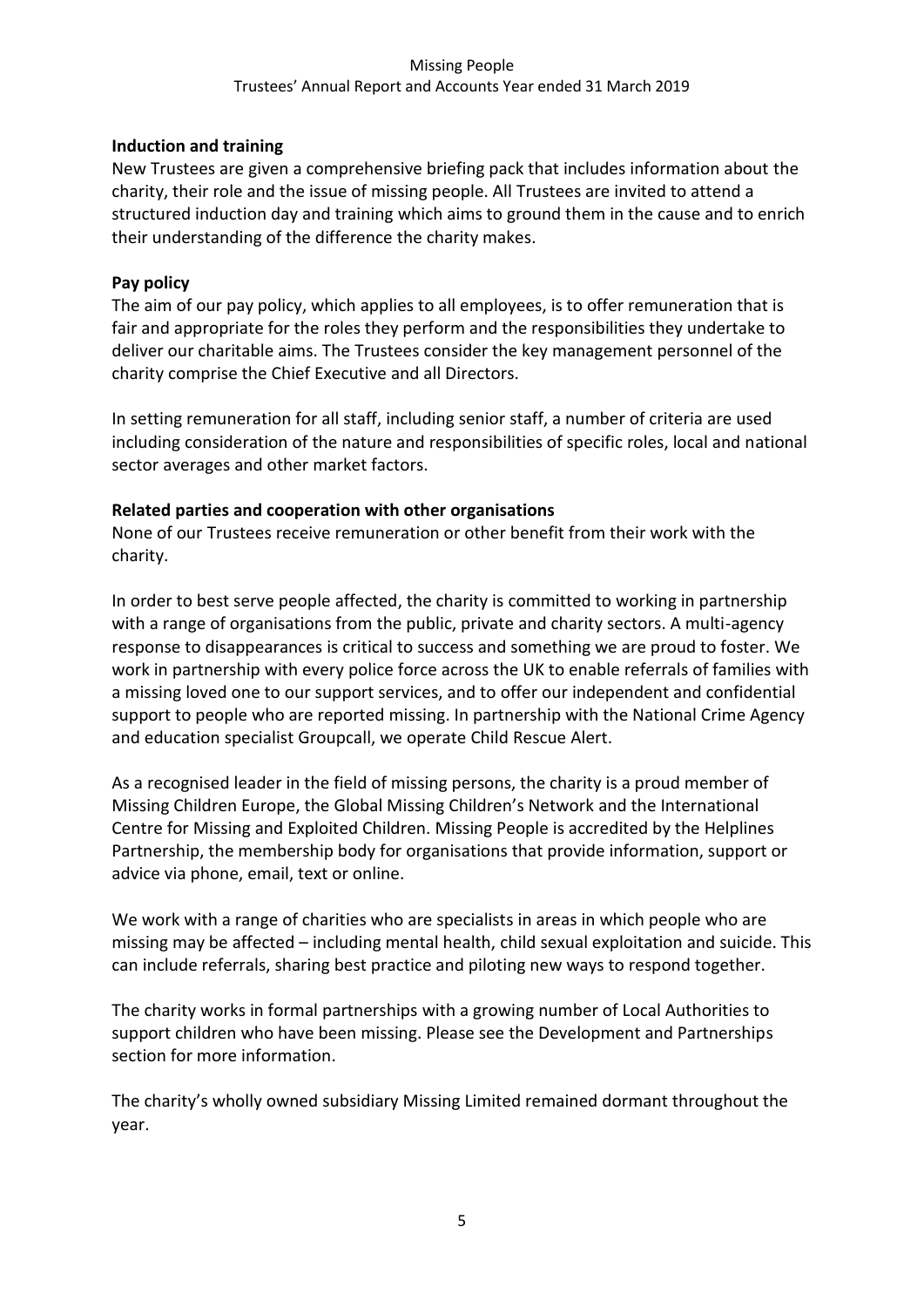# **3. Purpose, Aims and Charitable Activities of Public Benefit**

## **Vision**

Every missing person is found safe.

## **Mission**

To be a lifeline when someone disappears.

## **Aims**

- To safeguard and support missing people
- To provide tailored and effective family support
- To be the authoritative voice advocating for missing people and families
- To be a strong, diverse and effective organisation

# **Charitable Activities of Public Benefit**

Trustees have complied with their duty in section 17 of the Charities Act 2011 to have paid due regard to the Charity Commission's guidance on public benefit in deciding which activities the charity should undertake.

Missing People offers free, confidential, 24 hour support to the 180,000 people who go missing each year in the UK, many more than once. For families left behind the charity helps to find missing loved ones and provides specialised support to end the heartache and confusion.

Our work is informed by original research, consultation and evaluation of our services. We work in partnership with police, local authorities and a diverse range of other charities covering homelessness, child sexual exploitation and mental health. We actively influence the national government strategy for missing persons.

The charity helps missing children and young people in crisis, and those thinking of going missing. Missing People operates the free, confidential 116 000 Helpline for missing children in the UK. We provide confidential advice and support around the clock. Importantly, we also enable young people, often living on the streets in danger or at risk of exploitation, to reconnect with their families or carers. We also work in partnership with Local Authorities to ensure the safety of young people who return from being missing.

When a child's life may be in immediate danger, the charity can issue a Child Rescue Alert in partnership with the [National Crime Agency \(NCA\).](http://nationalcrimeagency.gov.uk/)

For vulnerable missing adults, Missing People provides free, confidential, 24-hour advice and support. A missing adult can pass on a 'safe and well' message to their family or carers, often leading them to reconnect directly.

When someone disappears it is vital that their family can access advice and support immediately and for as long as that person is missing. That is why Missing People provides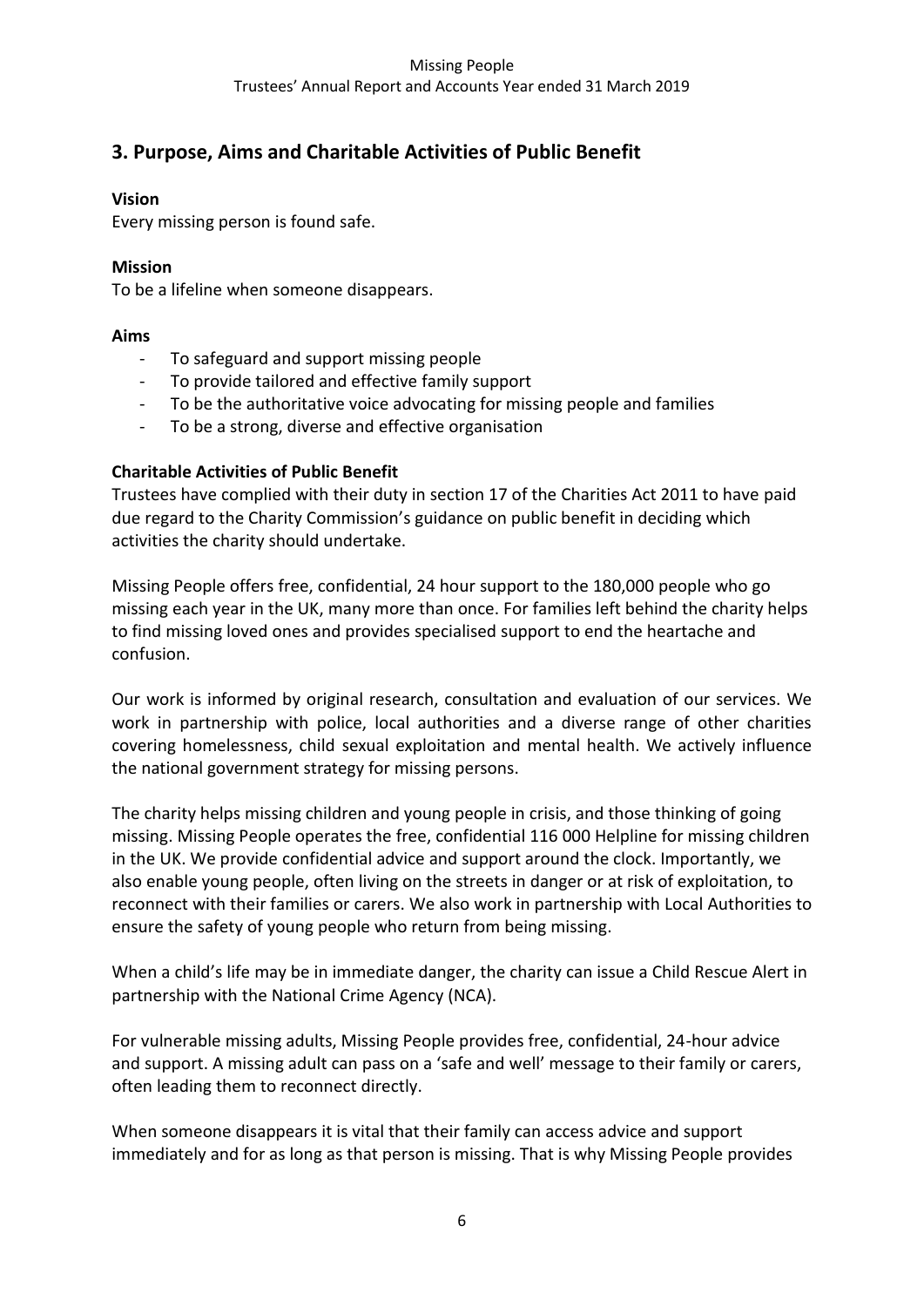## Trustees' Annual Report and Accounts Year ended 31 March 2019

free emotional and practical support as well as a range of in-depth support such as telephone counselling and events for families.

Where appropriate, the charity provides free publicity services to help find vulnerable missing people. To achieve this we work in partnership with a wide range of companies such as Royal Mail Group and outdoor advertisers who provide pro bono media space. Our team is then on hand to receive information and sightings from the public, as well as contact from the missing person, 24 hours a day.

#### **Volunteers**

Without volunteers, Missing People could not be a lifeline when someone disappears. Volunteers gain new rewarding experiences, learn from highly-trained staff and gain and develop new skills that we hope will stay with them forever.

Volunteers can make a real difference to missing people and their families by giving their time at the charity's central office in London, or in any part of the UK through our local volunteer programme.

# **Strategic Report**

# **4. Achievements and Impact Services Performance**

*"I don't know what families like mine with a missing person would do without special people like yourselves." Mother of* a missing person

## **Families of missing people**

We supported 2,692 families this year**,** both whilst a loved one was missing or after their return. 9,274 people also accessed our family support online.

Missing People continued to provide in-depth support via telephone counselling, peer to peer support and events for family members with a missing loved one, including carol services in England and Scotland and our seventh annual 'Family Day' event.

Making publicity appeals for a missing person is one of the practical ways that the charity helps people with a missing loved one. This year we helped to find 2,075 missing people. We continued to focus on appealing for people at greatest risk of harm.

## **Missing children and young people**

This year we made a difference to the lives of 4,473 children and young people.

In total we reached almost 64,406 children and young people through our services, online resources and TextSafe®, which is a rise of 27% compared to the previous year. TextSafe® is when we send a text message (SMS) to the mobile phone of someone reported missing. The message gives details of how to access our confidential free support.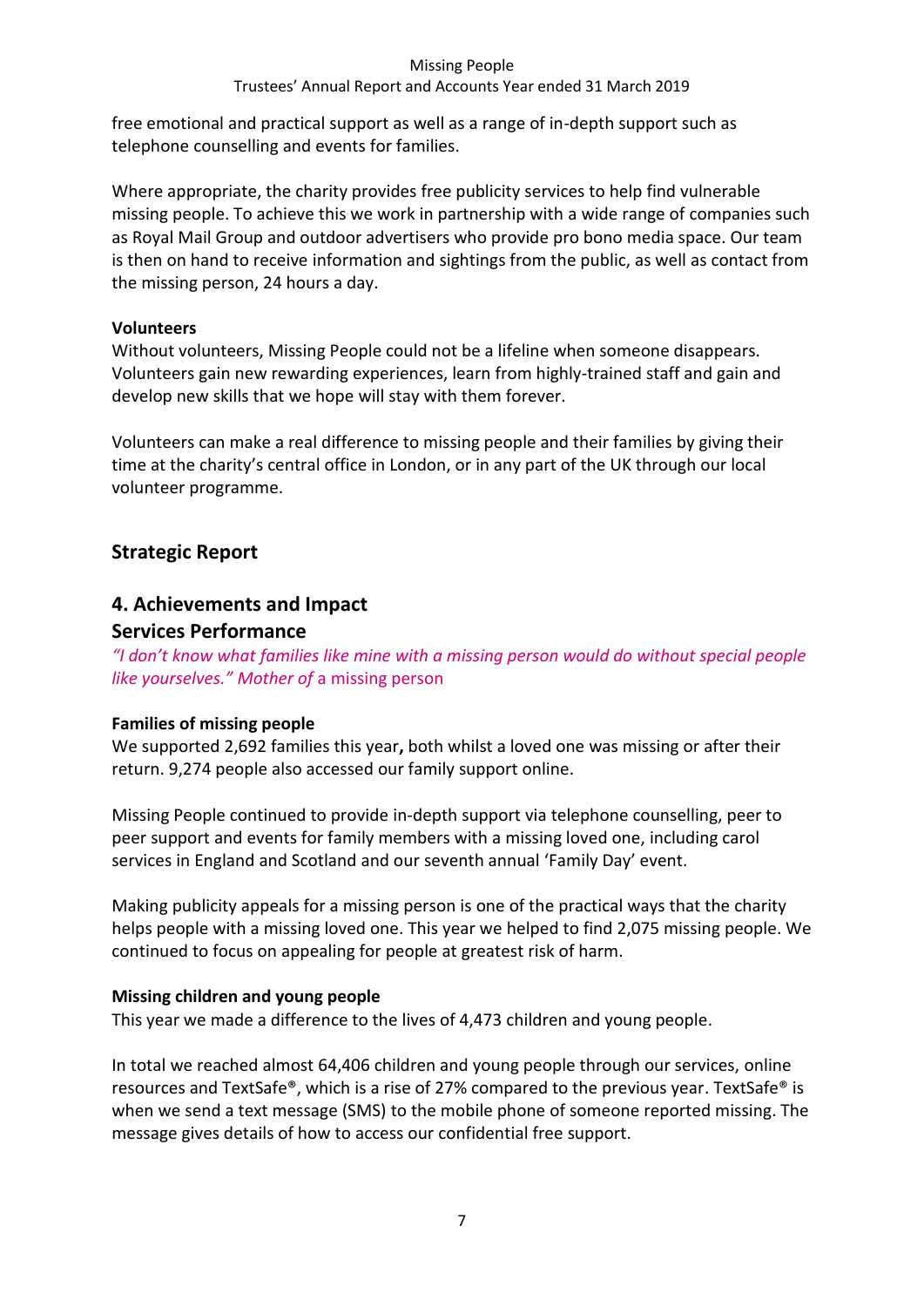## Trustees' Annual Report and Accounts Year ended 31 March 2019

## **Vulnerable missing adults**

This year we continued to provide accredited support, helping 2,330 adults who had gone missing or who were thinking about going missing. Our focus for helping adults remains to provide 24/7 crisis support whenever someone needs us.

We sent TextSafe<sup>®</sup> messages to 10,976 adults this year, letting them now our service is available if they need help or want to talk.

# **Development and Partnerships**

We have spent a lot of time working with our partners Lowland Rescue preparing to launch our Search Dog Heroes project in the coming financial year. Thanks to players of People's Postcode Lottery, we will specially train dogs around the UK and also produce education and awareness materials, websites and scent kits for high risk groups.

This year have heard decision makers tell us loudly that the charity is in a unique position to respond to the links between missing persons and criminal exploitation.

- We have hosted successful national conferences on the links with County Lines (the organised movement of drugs between cities and towns) which was attended by professionals from every sector in the UK. We are now planning further similar conferences in 2019 in the UK.
- Safecall, a project supporting young people and their families who are involved in gang exploitation and County Lines, which also provides expert guidance to professionals, is having its funding extended.
- Missing People is regularly speaking at events and sitting on an advisory panel to the Home Office regarding this issue.

Our provision of support for children who return from being missing ('Return Home Interviews') in Hertfordshire will be funded for a further two years. This follows an OFSTED inspection which awarded our service a score of excellent. This model concentrates on a small number of very high risk, frequently missing children, with whom we provide intensive support to reduce risk.

This year we effectively piloted the provision of Safe and Well checks for people who return from being missing. There is already interest in further pilots with more police forces.

# **Policy and Research**

The Guardianship (Missing Persons) Act was finally enacted on 31 July 2019. Throughout 2018 and 2019, Missing People worked with parliamentarians and families of missing people to submit a response to the Ministry of Justice consultation on the secondary legislation. We also worked directly with their team to provide feedback and expertise throughout the drafting.

In July 2018, the All Party Parliamentary Group on Runaway and Missing Children and Adults Inquiry into safeguarding missing adults with mental health issues was published. Police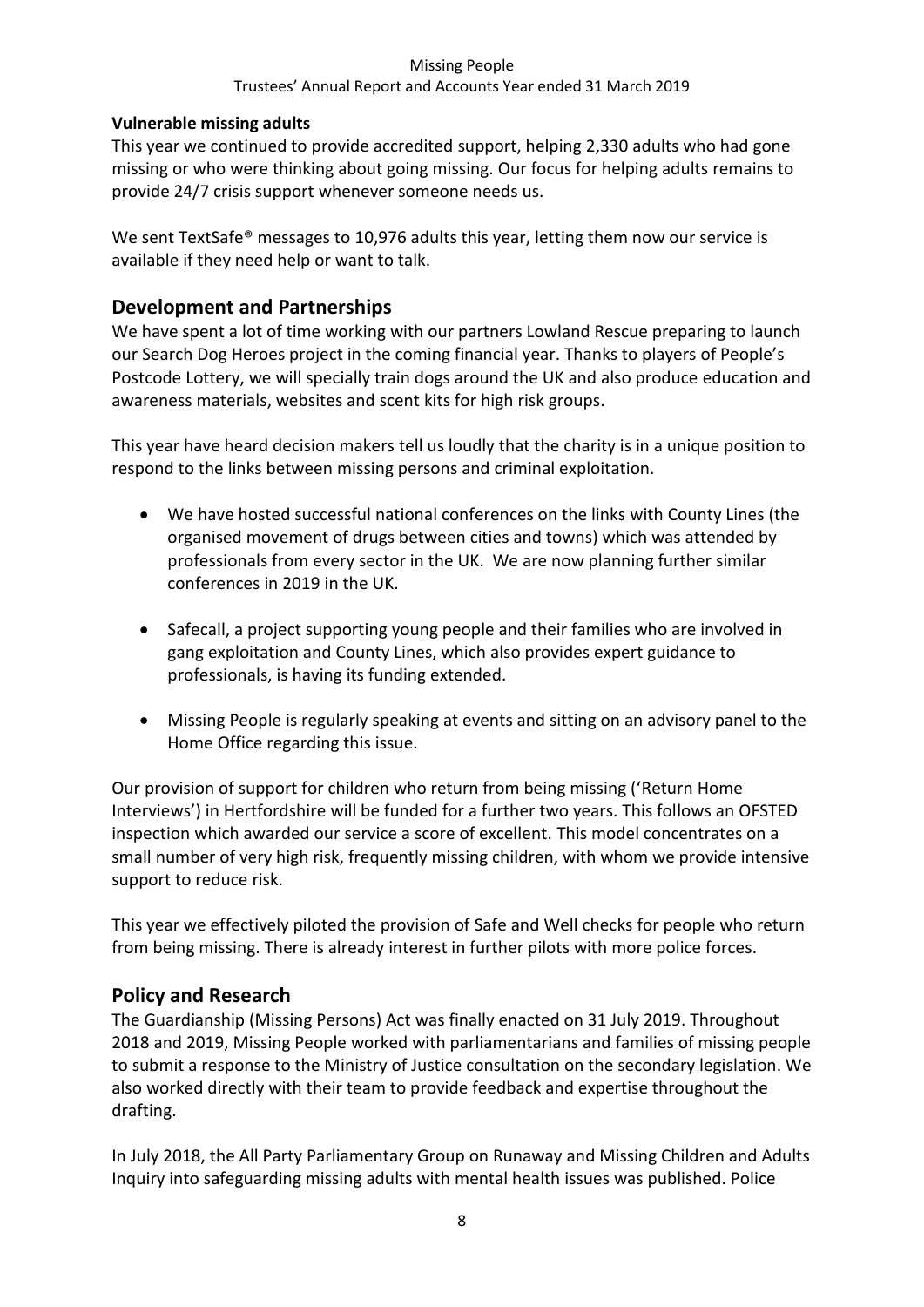#### Trustees' Annual Report and Accounts Year ended 31 March 2019

forces, support services, families of missing people and previously missing adults provided evidence. Ann Coffey MP, and a representative from Missing People, met the Minister for Mental Health, Inequalities and Suicide Prevention to discuss how health services can play a bigger role in missing persons. We continue to campaign for the recommendations in the report to be adopted. The Home Office-led Cross Government Strategy is due to publish findings which we expect to include learning from the inquiry.

This year Missing People became one of only sixteen organisations who can submit a complaint to the Police Super Complaints System to "raise issues on behalf of the public about harmful patterns or trends in policing".

In partnership with University College London and children's rights organisation ECPAT UK, the report *Still in Harm's Way* was published in December 2018, to explore links with trafficked and unaccompanied children in the UK. The findings were covered widely in the national media. The findings were presented at the international *Lost in Migration* conference in Malta, the Human Trafficking Foundation Advisory Forum, and at the English Coalition for Runaway Children.

Missing People continues to investigate the links between criminal exploitation and children going missing. The findings are to be published in July 2019. We are now also a member of Parents as Partners in Exploitation Safeguarding, and contribute to national work on this issue, including research by Ofsted into knife crime, and investigations by the Modern Slavery Police Transformation Unit.

This year we worked with Clifford Chance and The Children's Society to develop and publish a step-by-step guide to how online articles about someone's disappearance, as well as links on search engines, can be removed when they return.

Missing People is leading the development of understanding the support children need when they return from being missing. This includes conducting research into the value of Return Home Interviews. The full report, *A Safer Return,* will be published in June 2019.

# **Monitoring and Evaluation**

Missing People is committed to the robust monitoring and evaluation of its services, so that we can effectively identify and measure the impact on people's lives. We have embedded monitoring and evaluation processes throughout all our projects, and have two members of staff (both of whom are members of the Charities Evaluation Working Group) with responsibility for undertaking thorough evaluation on a regular basis. Our evaluation processes include the monitoring of critical impact measurements, alongside monitoring of detailed operational and management information, which are reported back to our Board of Trustees on a quarterly basis as part of a Balanced Scorecard (BSC). We produce an annual Impact Report that is freely available to everyone. In addition, we seek to collect feedback from those using our services, which allows us to assess our impact in their lives and the varied issues that they face.

We also work with external evaluators which allow our work to be challenged, scrutinised and improved, through independent review. Overall, our evaluation processes are crucial in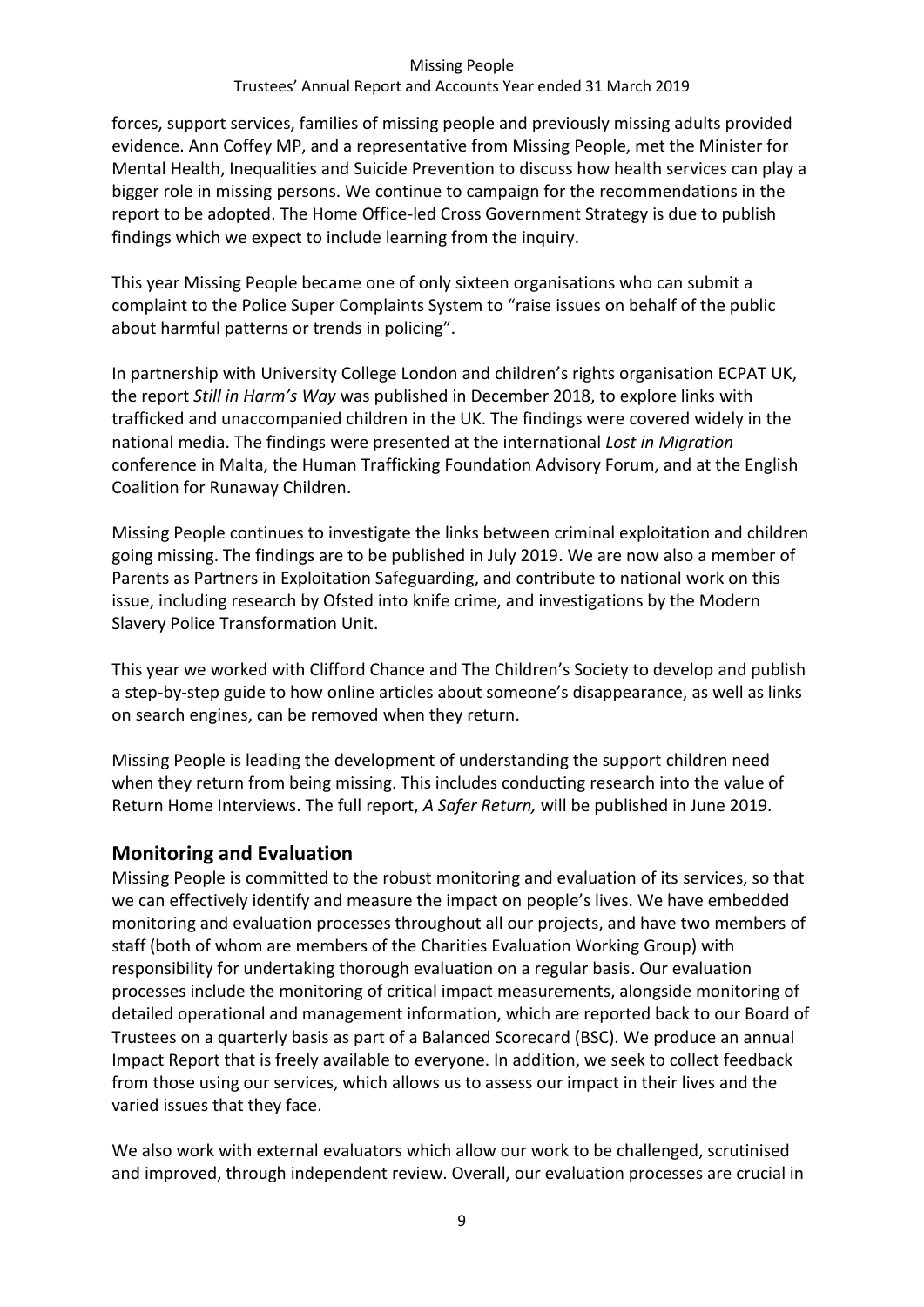# Trustees' Annual Report and Accounts Year ended 31 March 2019

enabling organisational learning and helping us to adapt our service design and delivery in response to the changing needs of our beneficiaries.

We have completed an audit of our business analysis figures, and developed a number of theories of change for new and existing projects. We have fed into the organisation's engagement work, including managing a project where we co-designed new marketing materials for the Runaway Helpline with children and young people in Manchester and London.

Over the last financial year, we have developed our evaluation so that we can better understand and communicate the value and impact of our work. This has included a significant review and development of our organisational Theories of Change around all the major areas of our work and key beneficiary groups, including: families of missing people and children and adults who are either thinking of going missing, have gone, or who have returned. This work was shaped by impact measurement best practice guidelines developed for the voluntary sector. We have also conducted focused work on the development of a Wellbeing Indicator to help us identify the difference (and range of differences) we make to people with a family member missing.

Missing People will continue to look to develop our evaluation and impact work, and be led by emerging thinking and innovation. Our priorities will include:

- Improving how we seek feedback from the people we serve
- Greater efficiency and efficacy in how we record and monitor organisational and management data
- Development of evaluation frameworks to support our participation and engagement work with our beneficiaries
- Further development of impact presentation and reporting results
- Working towards recognition of and membership to NCVO's Inspiring Impact Hub as an 'Impact Champion'

# **Fundraising Statement**

Supporters of missing people and their families enable Missing People to be a lifeline when someone disappears. They fund our search to find vulnerable missing people and make it possible for us to help thousands of people affected, often in crisis. In supporting the issue, supporters send a powerful message that they care about people and the society we live in. Our fundraising staff and volunteers aim to provide supporters with the same level of care and respect. We take extra care with supporters who may be vulnerable.

As an independent charity we rely on donations and are proud of our approach to fundraising. We focus on long-term sustainable support built on strong relationships with a wide range of individuals, trusts and corporate partners. On average we return £5-£6 for every £1 we invest in fundraising.

Missing People is a paying member of the Fundraising Regulator and raises funds in accordance with the charity's Ethical Policy and Fundraising Promise.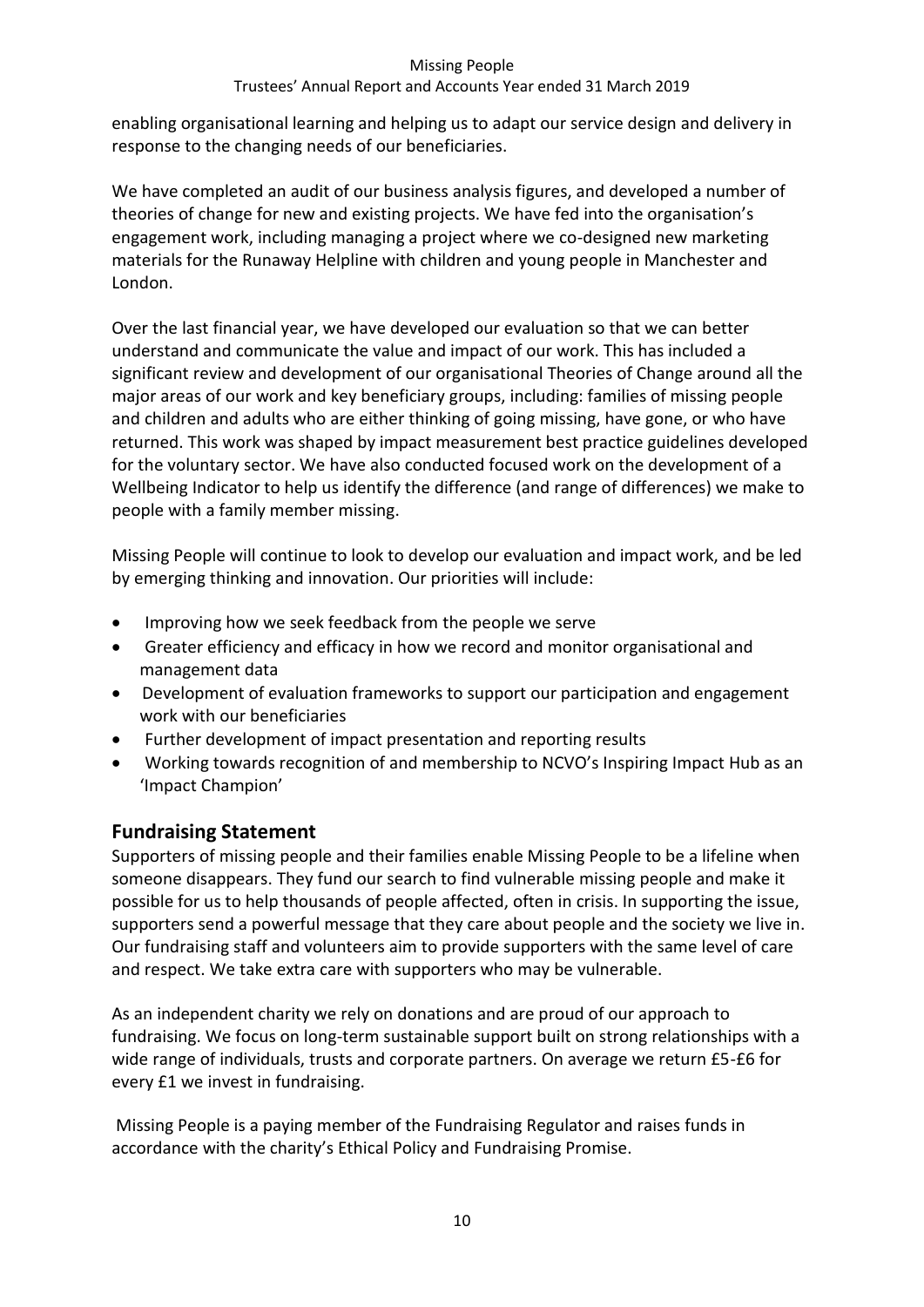This year we welcomed several new supporters who generously raised or donated major funds and awareness. They included NEX Charity Day, Marguerite Foundation, Worshipful Company of Information Technologists (WCIT) and Deliveroo riders. They joined long-term supporters including players of People's Postcode Lottery, QBE Foundation, Royal Mail, the Scottish Government, BBC Children in Need, Dulverton Trust, Rayne Foundation, St James Place Foundation, Barclays, and the Leathersellers' Company. We thank each of them, and everyone else, for enabling us to be a lifeline when someone disappears.

We received one complaint regarding fundraising this year.

# **5. Financial Review**

The charity achieved a surplus of £171K in the year (2018:£32K), reflecting another year of income growth, sound fundraising performance and careful financial management. Our total income at £3,670K showed growth of 8% on 2017-18 (£3,392K) and we continue to see benefits from our investment in a long-term programme focused on achieving diverse, robust and reliable income streams in a time of continuing reductions in statutory funding.

Total expenditure at £3,499K showed an increase of 4% on last year (£3,360K) and we have continued to focus our spending on front-line services. Expenditure on charitable activities rose by 5% in the year and the significant impact of the achievements made possible with this money is discussed elsewhere in this report. Fundraising costs at £573K represented 16% of income.

Volunteers and pro-bono supporters again contributed significantly to the charity, far beyond the income recognised in these financial statements. Missing People is particularly grateful to Waitrose for providing full office accommodation. We thank the out-of-home media owners represented by Outsmart and many other print and digital partners for media space and we are grateful to the charity's solicitors Clifford Chance for their ongoing services provided on a pro bono basis.

# **Reserves**

The charity's free reserves policy is that it should hold no less than three months' and no more than six months' current operating costs to safeguard against fluctuations that may arise in funding. This policy is intended to maximise the amount available for Missing People's charitable activities during the current economic climate. Free reserves are defined as unrestricted funds less fixed assets and designated funds. At the end of the year, the level of free reserves was £1.3m (2018: £1.3m) which was a little over four months' worth of charitable expenditure out of unrestricted funds.

# **Investment policies and objectives**

Missing People does not currently invest charity funds in stocks or shares and Trustees review this policy on an annual basis. The limited numbers of shares that may be generously donated to Missing People are sold to aid our charitable activities.

# **6. Risk Management**

Trustees review the major risks faced by the charity as part of their annual cycle of business. Systems of internal financial control have been put in place, which are designed to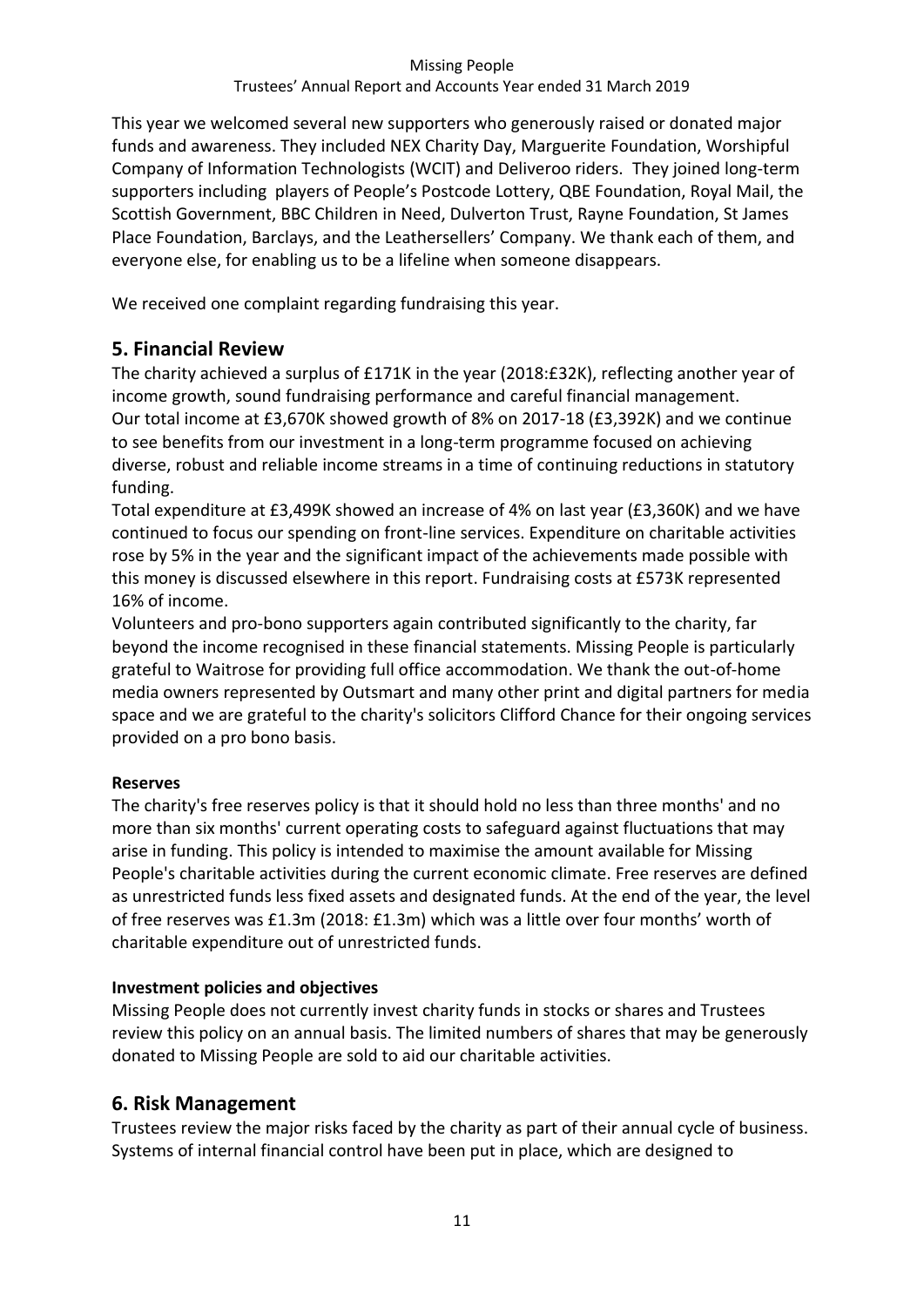# Trustees' Annual Report and Accounts Year ended 31 March 2019

safeguard the charity's assets, ensure that proper accounting records are maintained and provide reliable and timely financial information.

Trustees are satisfied with these arrangements and the following are key risks which the charity faces and the related mitigation factors in place:

| <b>Risk</b>                                                                                                                                                                                                                | <b>Mitigation</b>                                                                                                                                                                                                                                                                                                                                |
|----------------------------------------------------------------------------------------------------------------------------------------------------------------------------------------------------------------------------|--------------------------------------------------------------------------------------------------------------------------------------------------------------------------------------------------------------------------------------------------------------------------------------------------------------------------------------------------|
| Safeguarding: The charity fails to prevent<br>harm.                                                                                                                                                                        | Our policies and procedures are reviewed<br>regularly and there is a Safeguarding Panel in<br>place to review practice. Staff and volunteer<br>safeguarding training is compulsory and<br>repeated annually. Services Managers<br>provide 24/7 on call support for services<br>frontline team and DBS checks are in place<br>for relevant roles. |
| Economic pressures: Changes in the<br>economic or political environment impact<br>negatively on voluntary income.                                                                                                          | We continue to strengthen and diversify our<br>income streams and we have in place<br>rigorous processes for budgeting,<br>management reporting and monitoring of<br>financial performance.                                                                                                                                                      |
| Fundraising: Failure by us, or on the part of<br>agencies we work with, to comply with<br>fundraising regulation.                                                                                                          | We have reviewed our fundraising policies<br>and practices, and ensured those working on<br>our behalf abide by our Fundraising Promise<br>and the new Fundraising Regulator and will<br>regularly monitor their work.                                                                                                                           |
| Sector reputation: The media, opinion<br>formers or general public opinion may erode<br>trust in charities, affect the sectors strong<br>standing and may indirectly impact our<br>ability to be trusted and to fundraise. | We will continue to be transparent and<br>trustworthy and provide high quality<br>accredited services in a cost effective way.<br>Trustee and Directors will continue to<br>regularly monitor potential areas of<br>vulnerability.                                                                                                               |
| Pro bono support: The charity receives<br>significant pro bono support without which<br>our ability to provide our existing level of<br>service could be impacted.                                                         | We will continue to build positive<br>relationships with pro bono suppliers to<br>ensure support continues. In addition, we<br>always seek a partnership agreement that<br>outlines a minimum length of such support.                                                                                                                            |

# **7. Plans for the Future**

Missing People is an organisation that is focused on sustainability and one of our key values is to be future minded. In the final year of our current plan we continued to make significant progress and also created a new Plan to commence in 2017/18. In the next five years, our broad aims are:

 To double the number of people we help each year to 20,000, across the UK, focused on those who need our help the most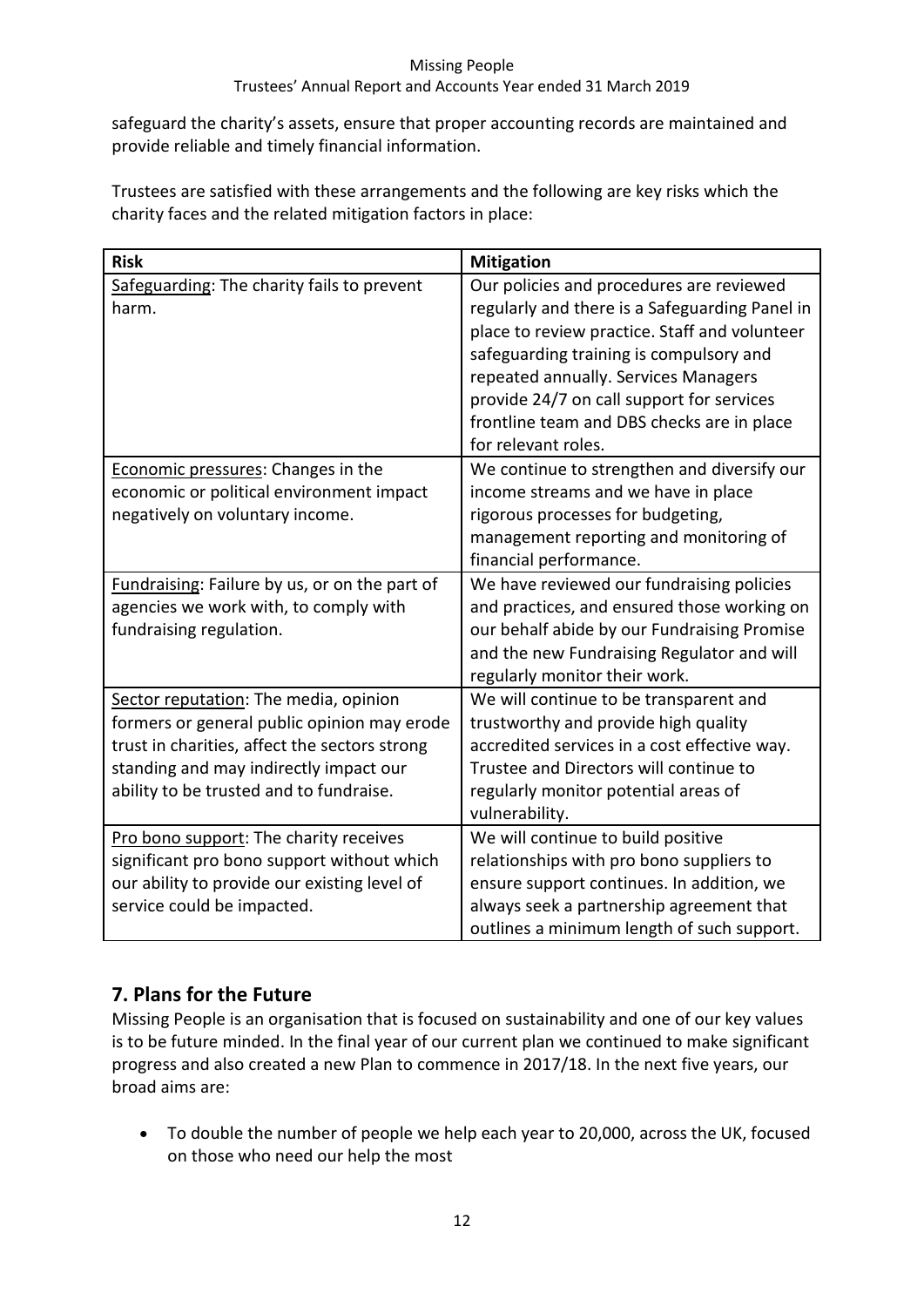## Trustees' Annual Report and Accounts Year ended 31 March 2019

- Everyone using our services continues to receive high quality support that is based on their needs
- Speaking up for missing people and their loved ones
- Growing annual income from £3m to £6m to achieve these plans

This represents achievable, challenging growth based on where we have come over the course of our last strategic plan. As we created the new Plan we knew that continuing to grow what we already do well is not enough. We need innovative ways to support the people who need us the most. We know it's not going to be plain sailing. For the sake of those that need us, we are confident in our ambition. If we don't help them, no one will.

# **8. Statement of Trustees' Responsibilities**

The charity Trustees (who are also the directors of Missing People Limited for the purposes of company law) are responsible for preparing the Trustees' Annual report and the financial statements in accordance with applicable law and United Kingdom Accounting Standards (United Kingdom Generally Accepted Accounting Practice).

Company law requires the Trustees to prepare financial statements for each financial year in accordance with United Kingdom Generally Accepted Accounting Practice (United Kingdom Accounting Standards and applicable law). Under company law the Trustees must not approve the financial statements unless they are satisfied that they give a true and fair view of the state of affairs of the charitable company and of the incoming resources and application of resources, including the income and expenditure, of the charitable company for that period.

In preparing these financial statements, the Trustees are required to:

- select suitable accounting policies and then apply them consistently;
- make judgements and accounting estimates that are reasonable and prudent;
- state whether applicable UK Accounting Standards have been followed, subject to any material departures disclosed and explained in the financial statements;
- prepare the financial statements on the going concern basis unless it is inappropriate to presume that the charity will continue in business.

The Trustees are responsible for keeping adequate accounting records that are sufficient to show and explain the charity's transactions and disclose with reasonable accuracy at any time the financial position of the charity and enable them to ensure that the financial statements comply with the Charities and Trustee Investment (Scotland) Act 2005, regulation 8 of the Charities Accounts (Scotland) Regulations 2006 (as amended) and with the requirements of the Companies Act 2006. They are also responsible for safeguarding the assets of the charity and hence for taking reasonable steps for the prevention and detection of fraud and other irregularities.

Financial statements are published on the charitable company's website in accordance with legislation in the United Kingdom governing the preparation and dissemination of financial statements, which may vary from legislation in other jurisdictions. The maintenance and integrity of the charitable company's website is the responsibility of the Trustees. The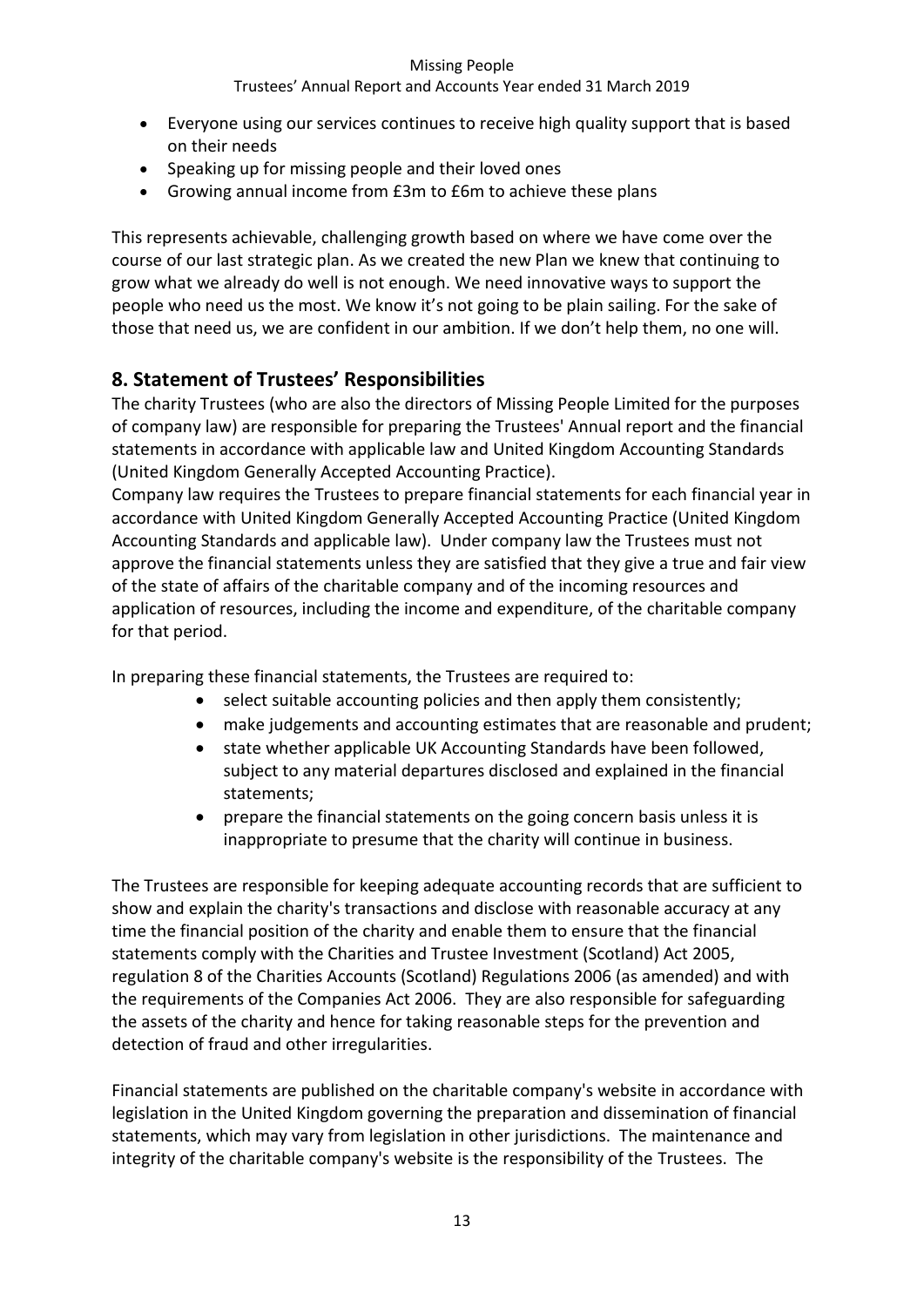#### Trustees' Annual Report and Accounts Year ended 31 March 2019

Trustees' responsibility also extends to the on-going integrity of the financial statements contained therein.

Each Trustee has confirmed that, insofar as they are aware:

- there is no relevant audit information of which the charity's auditors are unaware;
- they have taken all the steps, that as Trustees they ought to have taken, to make themselves aware of any relevant audit information and to establish that the auditors are aware of that information.

Approved by the Trustees on 24th September 2019 and signed on their behalf by:

**Kate Adams** Chair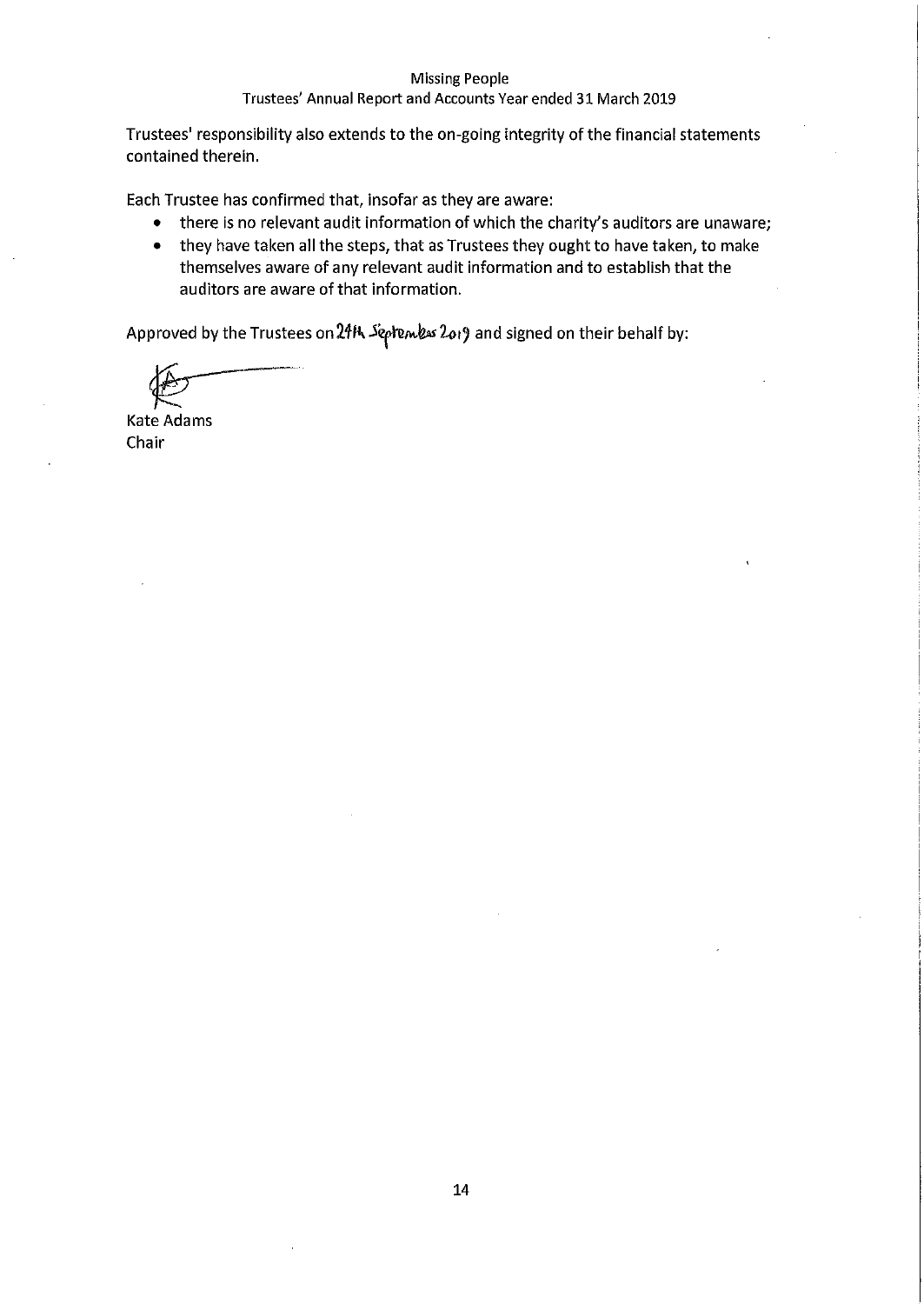# **Independent auditor's report to the members and trustees of Missing People Limited**

# Opinion

We have audited the financial statements of Missing People Limited ("the Charitable Company") for the year ended 31 March 2019 which comprise the statement of financial activities (incorporating an income and expenditure account), the balance sheet, the statement of cash flows and notes to the financial statements, including a summary of significant accounting policies. The financial reporting framework that has been applied in their preparation is applicable law and United Kingdom Accounting Standards, including Financial Reporting Standard 102 *The Financial Reporting Standard applicable in the UK and Republic of Ireland* (United Kingdom Generally Accepted Accounting Practice).

In our opinion, the financial statements:

- give a true and fair view of the state of the Charitable Company's affairs as at 31 March 2019 and of its incoming resources and application of resources for the year then ended;
- have been properly prepared in accordance with United Kingdom Generally Accepted Accounting Practice; and
- have been prepared in accordance with the requirements of the Companies Act 2006, the Charities and Trustee Investment (Scotland) Act 2005 and regulation 8 of the Charities Accounts (Scotland) Regulations 2006, as amended in 2010.

## Basis for opinion

We conducted our audit in accordance with International Standards on Auditing (UK) (ISAs (UK)) and applicable law. Our responsibilities under those standards are further described in the Auditor's responsibilities for the audit of the financial statements section of our report. We are independent of the Charitable Company in accordance with the ethical requirements relevant to our audit of the financial statements in the UK, including the FRC's Ethical Standard, and we have fulfilled our other ethical responsibilities in accordance with these requirements. We believe that the audit evidence we have obtained is sufficient and appropriate to provide a basis for our opinion.

## Conclusions related to going concern

We have nothing to report in respect of the following matters in relation to which the ISAs (UK) require us to report to you where:

- the Trustees' use of the going concern basis of accounting in the preparation of the financial statements is not appropriate; or
- the Trustees have not disclosed in the financial statements any identified material uncertainties that may cast significant doubt about the Charitable Company's ability to continue to adopt the going concern basis of accounting for a period of at least twelve months from the date when the financial statements are authorised for issue.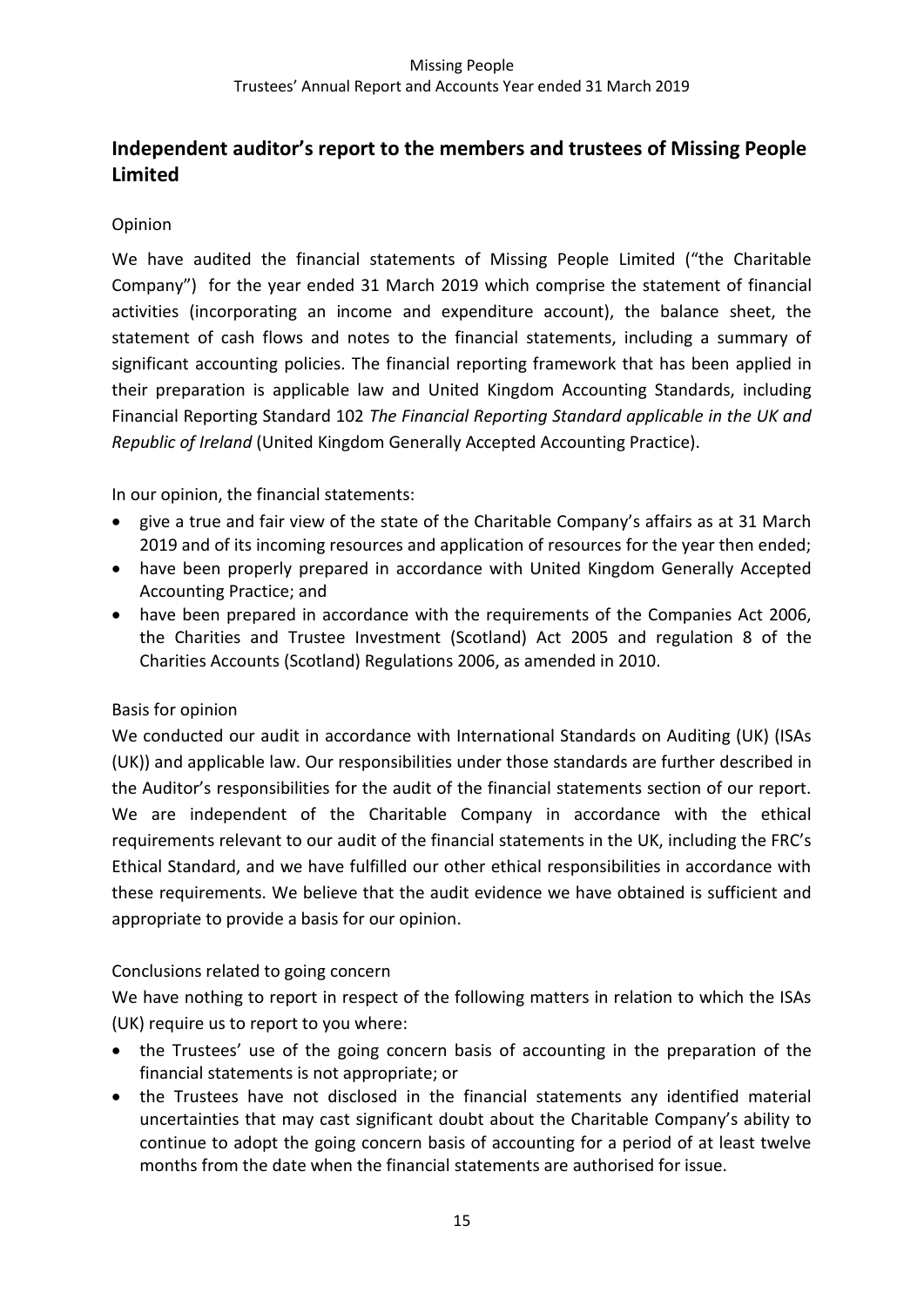# Other information

The other information comprises the information included in the Annual Report, other than the financial statements and our auditor's report thereon. The other information comprises: the Chair's Statement and the Trustees' Report. The Trustees are responsible for the other information.

Our opinion on the financial statements does not cover the other information and, except to the extent otherwise explicitly stated in our report, we do not express any form of assurance conclusion thereon.

In connection with our audit of the financial statements, our responsibility is to read the other information and, in doing so, consider whether the other information is materially inconsistent with the financial statements or our knowledge obtained in the audit or otherwise appears to be materially misstated. If we identify such material inconsistencies or apparent material misstatements, we are required to determine whether there is a material misstatement in the financial statements or a material misstatement of the other information. If, based on the work we have performed, we conclude that there is a material misstatement of this other information, we are required to report that fact.

We have nothing to report in this regard.

Opinions on other matters prescribed by the Companies Act 2006

In our opinion, based on the work undertaken in the course of the audit:

- the information given in the Trustees' Report, which includes the Directors' Report and the Strategic report prepared for the purposes of Company Law, for the financial year for which the financial statements are prepared is consistent with the financial statements; and
- the Strategic report and the Directors' Report, which are included in the Trustees' Report, have been prepared in accordance with applicable legal requirements.

Matters on which we are required to report by exception

In the light of the knowledge and understanding of the Charitable Company and its environment obtained in the course of the audit, we have not identified material misstatement in the Trustee's report.

We have nothing to report in respect of the following matters in relation to which the Companies Act 2006 and the Charities and Trustee Investment (Scotland) Act 2005 requires us to report to you if, in our opinion;

 proper and adequate accounting records have not been kept, or returns adequate for our audit have not been received from branches not visited by us; or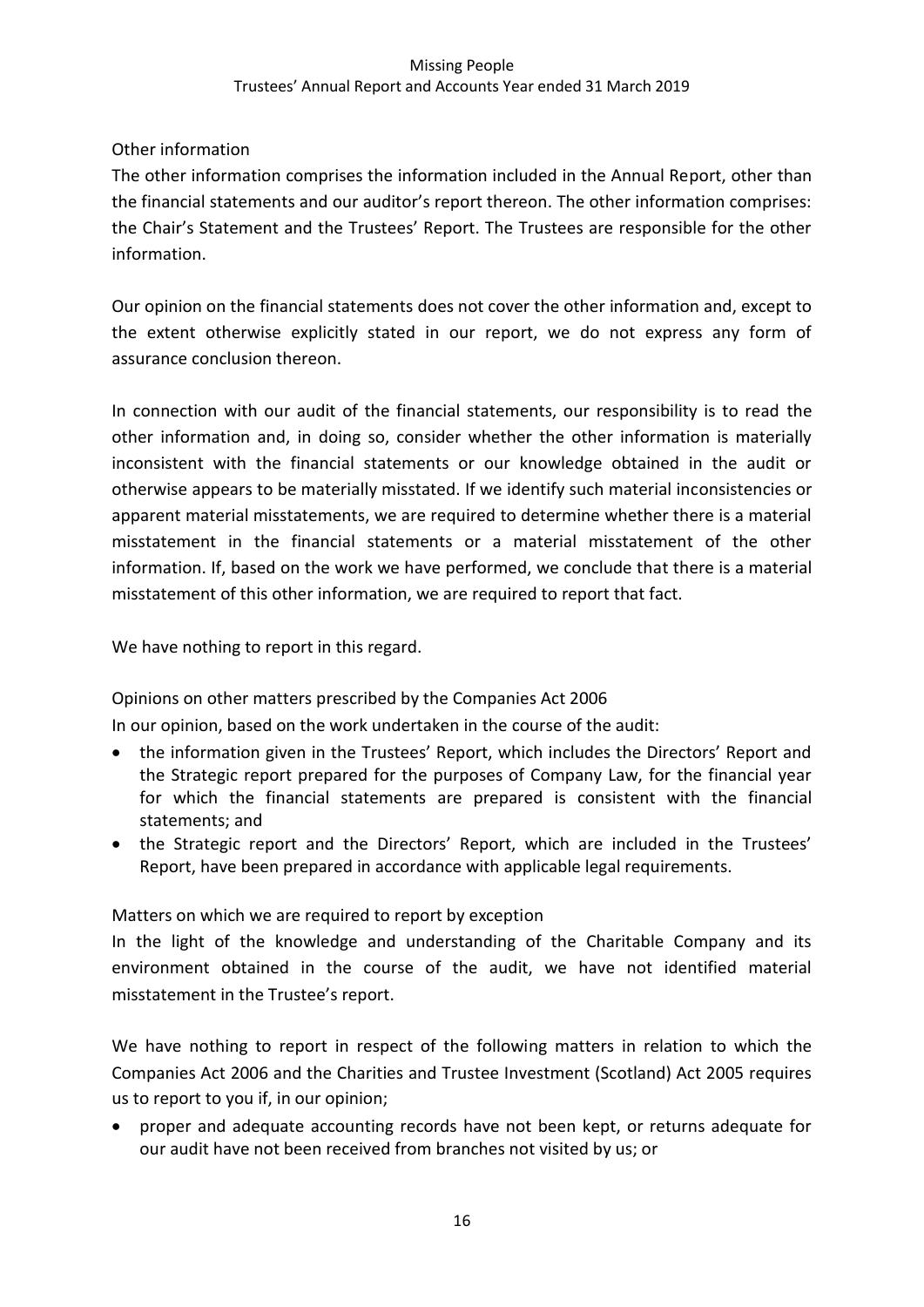## Trustees' Annual Report and Accounts Year ended 31 March 2019

- the financial statements are not in agreement with the accounting records and returns; or
- certain disclosures of Directors' remuneration specified by law are not made; or
- we have not received all the information and explanations we require for our audit; or
- the trustees were not entitled to prepare the financial statements in accordance with the small companies regime and take advantage of the small companies' exemptions in preparing the directors' report.

## Responsibilities of Trustees

As explained more fully in the Statement of Trustees' Responsibilities, the Trustees (who are also the directors of the charitable company for the purposes of company law) are responsible for the preparation of the financial statements and for being satisfied that they give a true and fair view, and for such internal control as the Trustees determines is necessary to enable the preparation of financial statements that are free from material misstatement, whether due to fraud or error.

In preparing the financial statements, the Trustees are responsible for assessing the Charitable Company's ability to continue as a going concern, disclosing, as applicable, matters related to going concern and using the going concern basis of accounting unless the Trustees either intend to liquidate the Charitable Company or to cease operations, or have no realistic alternative but to do so.

Auditor's responsibilities for the audit of the financial statements

We have been appointed as auditor under section  $44(1)(c)$  of the Charities and Trustee Investment (Scotland) Act 2005, and under the Companies Act 2006 and report in accordance with the Acts and relevant regulations made or having effect thereunder.

Our objectives are to obtain reasonable assurance about whether the financial statements as a whole are free from material misstatement, whether due to fraud or error, and to issue an auditor's report that includes our opinion. Reasonable assurance is a high level of assurance, but is not a guarantee that an audit conducted in accordance with ISAs (UK) will always detect a material misstatement when it exists. Misstatements can arise from fraud or error and are considered material if, individually or in the aggregate, they could reasonably be expected to influence the economic decisions of users taken on the basis of these financial statements.

A further description of our responsibilities for the audit of the financial statements is located at the Financial Reporting Council's ("FRC's") website at: <https://www.frc.org.uk/auditorsresponsibilities>. This description forms part of our auditor's report.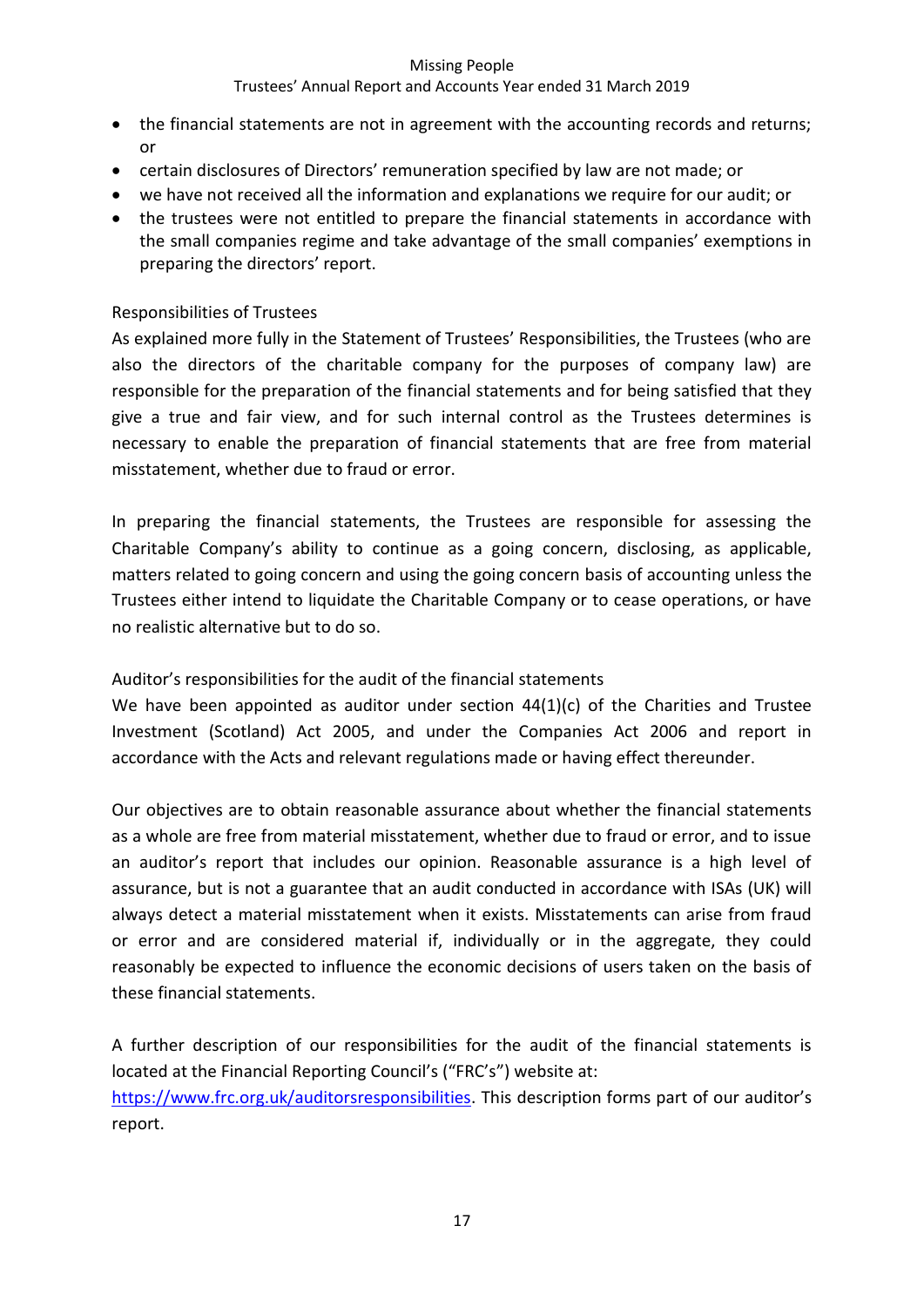#### Use of our report

This report is made solely to the Charitable Company's members, as a body, in accordance with Chapter 3 of Part 16 of the Companies Act 2006, and to the Charitable Company's trustees, as a body, in accordance with the Charities and Trustee Investment (Scotland) Act 2005. Our audit work has been undertaken so that we might state to the Charitable Company's members and trustees those matters we are required to state to them in an auditor's report and for no other purpose. To the fullest extent permitted by law, we do not accept or assume responsibility to anyone other than the Charitable Company, the Charitable Company's members as a body and the Charitable Company's trustees as a body, for our audit work, for this report, or for the opinions we have formed.

BOD UP

**Julia Poulter (Senior Statutory Auditor)** For and on behalf of BDO LLP, statutory auditor London, United Kingdom

Date: 1<sup>st</sup> October 2014

BDO LLP is a limited liability partnership registered in England and Wales (with registered number OC305127).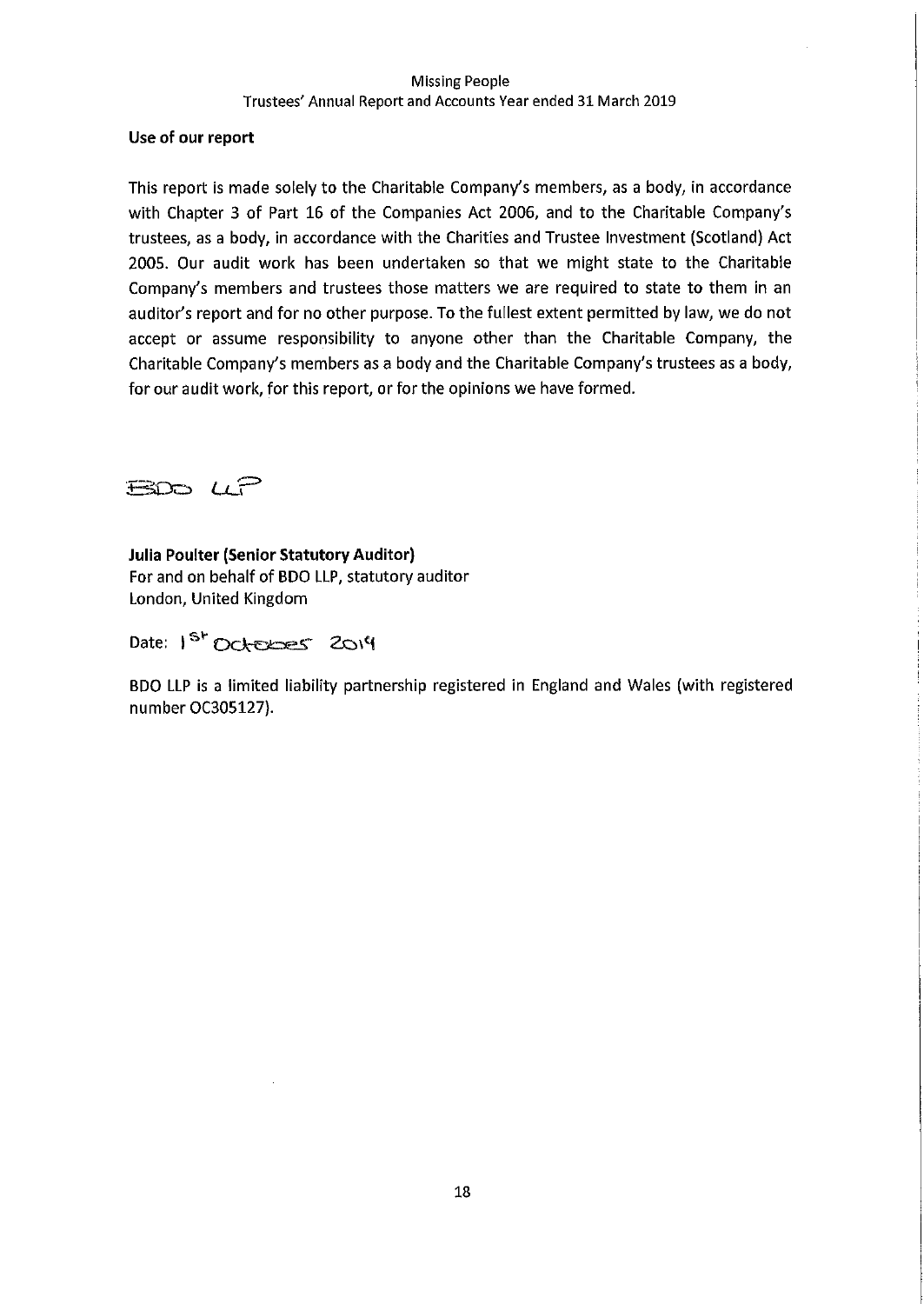#### **Statement of Financial Activities (incorporating an Income and Expenditure Account) for the year ended 31 March 2019**

|                                                                            | <b>Note</b> | <b>Unrestricted</b><br><b>Funds</b><br>2019<br>£ | <b>Restricted</b><br><b>Funds</b><br>2019<br>£ | Total<br><b>Funds</b><br>2019<br>£ | <b>Unrestricted</b><br><b>Funds</b><br>2018<br>£ | <b>Restricted</b><br><b>Funds</b><br>2018<br>£ | <b>Total</b><br><b>Funds</b><br>2018<br>£ |
|----------------------------------------------------------------------------|-------------|--------------------------------------------------|------------------------------------------------|------------------------------------|--------------------------------------------------|------------------------------------------------|-------------------------------------------|
| Income:                                                                    |             |                                                  |                                                |                                    |                                                  |                                                |                                           |
| <b>Voluntary Income</b>                                                    |             |                                                  |                                                |                                    |                                                  |                                                |                                           |
| Donations, grants and legacies<br>Income from Charitable activities:       | 15          | 1,759,644                                        | 1,671,582                                      | 3,431,226                          | 1,921,901                                        | 945,422                                        | 2,867,323                                 |
| Fees and grants for service provision                                      |             |                                                  | 212,772                                        | 212,772                            |                                                  | 491,847                                        | 491,847                                   |
| Policy & Research                                                          |             |                                                  | 18,419                                         | 18,419                             |                                                  | 28,919                                         | 28,919                                    |
| <b>Income from Investments</b>                                             |             | 7,934                                            |                                                | 7,934                              | 3,742                                            |                                                | 3,742                                     |
| <b>Total income</b>                                                        |             | 1,767,578                                        | 1,902,773                                      | 3,670,351                          | 1,925,643                                        | 1,466,188                                      | 3,391,831                                 |
| <b>Expenditure:</b>                                                        |             |                                                  |                                                |                                    |                                                  |                                                |                                           |
| <b>Expenditure on Raising funds</b>                                        |             |                                                  |                                                |                                    |                                                  |                                                |                                           |
| Raising funds                                                              |             | 573,292                                          |                                                | 573,292                            | 570,793                                          |                                                | 570,793                                   |
| <b>Expenditure on Charitable activities:</b>                               |             |                                                  |                                                |                                    |                                                  |                                                |                                           |
| Service provision                                                          |             | 892,611                                          | 1,766,854                                      | 2,659,465                          | 1,147,124                                        | 1,437,269                                      | 2,584,393                                 |
| Policy & Research                                                          |             | 247,816                                          | 18,419                                         | 266,235                            | 175,794                                          | 28,919                                         | 204,713                                   |
| <b>Total Charitable Activities</b>                                         |             | 1,140,427                                        | 1,785,273                                      | 2,925,700                          | 1,322,918                                        | 1,466,188                                      | 2,789,106                                 |
| <b>Total Expenditure</b>                                                   | 4           | 1,713,719                                        | 1,785,273                                      | 3,498,992                          | 1,893,711                                        | 1,466,188                                      | 3,359,899                                 |
|                                                                            |             |                                                  |                                                |                                    |                                                  |                                                |                                           |
| Net income and net movement in funds for the year                          | 2           | 53,859                                           | 117,500                                        | 171,359                            | 31,932                                           |                                                | 31,932                                    |
|                                                                            |             |                                                  |                                                |                                    |                                                  |                                                |                                           |
| <b>Reconciliation of Funds</b><br>Fund balances brought forward at 1 April |             | 1,300,728                                        | $\overline{\phantom{a}}$                       | 1,300,728                          | 1,268,796                                        |                                                | 1,268,796                                 |
| <b>Balance carried forward at 31 March</b>                                 | 16          | 1,354,587                                        | 117,500                                        | 1,472,087                          | 1,300,728                                        |                                                | 1,300,728                                 |

The notes on pages 22-28 form part of these financial statements.<br>All amounts relate to continuing activities. There are no recognised gains or losses other than the net movement in the funds included above.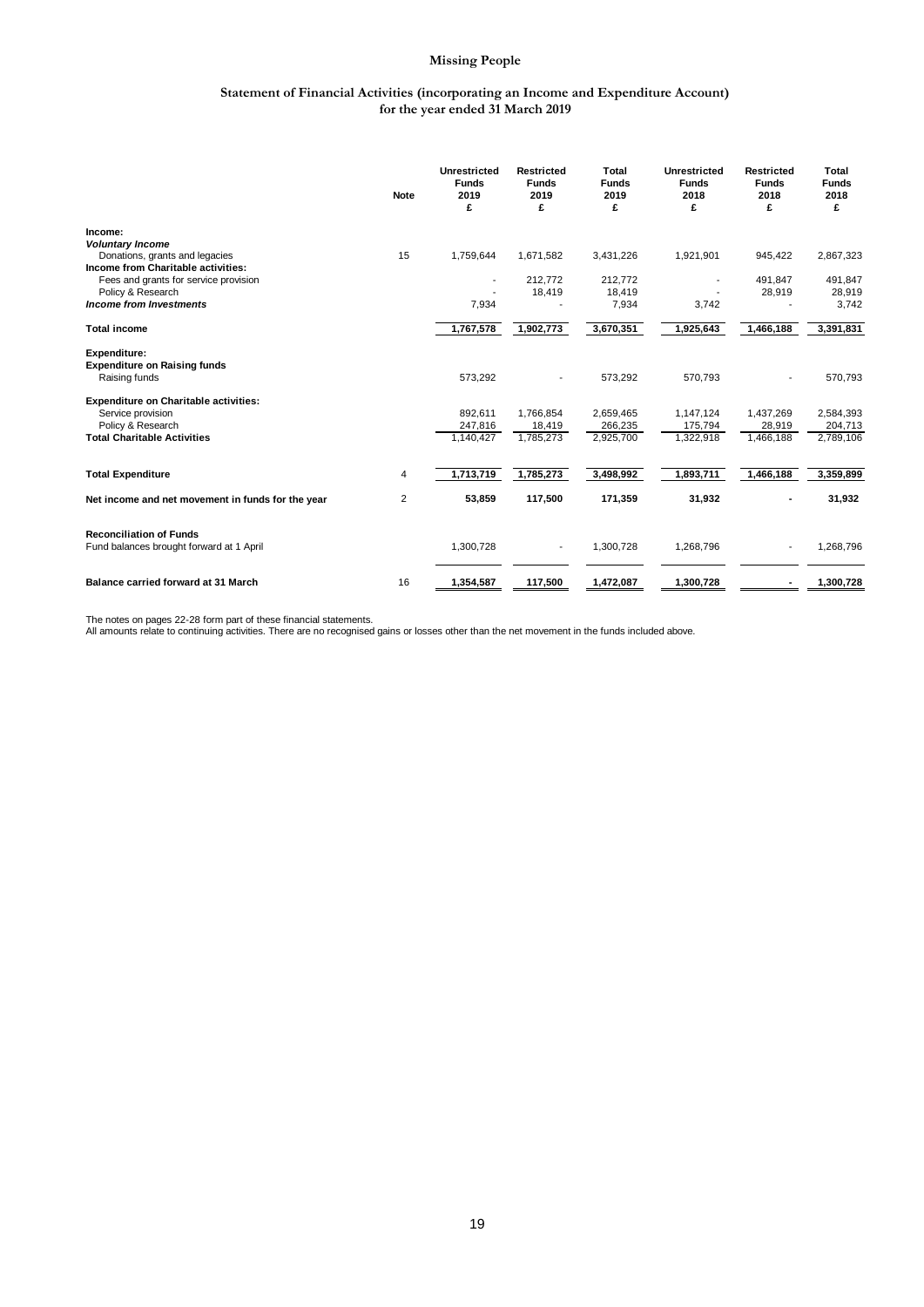#### Balance Sheet as at 31 March 2019

#### **Company Registration Number 2814202**

|                                                                     | <b>Note</b> | 2019<br>£                         | 2019<br>£ | 2018<br>£                         | 2018<br>£ |
|---------------------------------------------------------------------|-------------|-----------------------------------|-----------|-----------------------------------|-----------|
| <b>Fixed Assets</b><br>Tangible assets                              | 6           |                                   | 30,080    |                                   | 4,209     |
| <b>Current Assets</b><br><b>Debtors</b><br>Cash at bank and in hand | 8           | 448 900<br>1,418,186<br>1,867,086 |           | 378,443<br>1,217,942<br>1,596,385 |           |
| <b>Creditors: Amounts falling due</b><br>within one year            | 9           | (425.079)                         |           | (299, 866)                        |           |
| <b>Net Current Assets</b>                                           |             |                                   | 1,442,007 |                                   | 1,296,519 |
| <b>Total Assets less Current Liabilities</b>                        |             |                                   | 1,472,087 |                                   | 1,300,728 |
| <b>Net Assets</b>                                                   |             |                                   | 1,472,087 |                                   | 1,300,728 |
| Funds of the charity:                                               |             |                                   |           |                                   |           |
| <b>Unrestricted Funds</b>                                           | 16          |                                   | 1,354,587 |                                   | 1,300,728 |
| <b>Restricted Funds</b>                                             | 16          |                                   | 117,500   |                                   |           |
|                                                                     |             |                                   |           |                                   |           |
| <b>Total Funds</b>                                                  |             |                                   | 1,472,087 |                                   | 1,300,728 |

The financial statements were approved and authorised for issue by the Board of Trustees on  $24H$  September 2019 and signed on its behalf by:

Kate Adams - Chair

Paul Boughton - Treasurer

The notes on pages 22 to 28 form part of these financial statements.

}<br>}<br>}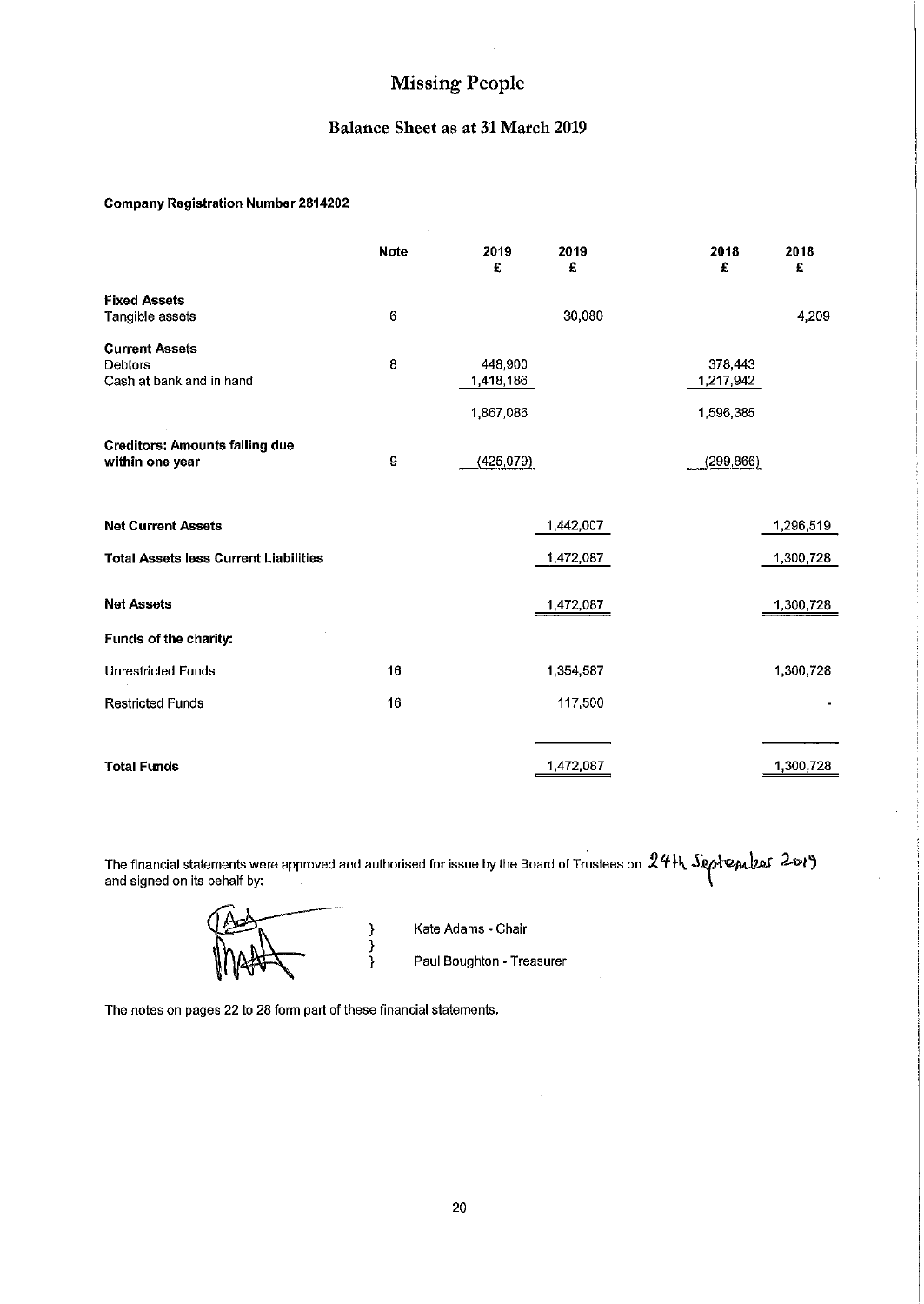# **Statement of Cash Flows for year ended 31 March 2019**

|                                                                    | 2019<br>£ | 2018<br>£  |
|--------------------------------------------------------------------|-----------|------------|
| Cash flows from operating activities :                             |           |            |
| Net cash provided by (used in) operating activities (see note (a)) | 224,321   | (208, 906) |
| Cash flows from investing activities                               |           |            |
| Interest income                                                    | 7.934     | 3.742      |
| Purchase of property, plant and equipment                          | (32,011)  | (1,288)    |
| Net cash provided by (used in) investing activities                | (24, 077) | 2,454      |
| Change in cash and cash equivalents in the reporting period        | 200,244   | (206, 452) |
| Cash and cash equivalents at the beginning of the period           | 1.217.942 | 1,424,394  |
| Cash and cash equivalents at the end of the reporting period       | 1,418,186 | 1,217,942  |

| (a) Reconciliation of net income to net cash flow from operating activities    |           |            |
|--------------------------------------------------------------------------------|-----------|------------|
|                                                                                | 2019      | 2018       |
|                                                                                | £         |            |
| Net income for the reporting period (as per statement of financial activities) | 171,359   | 31,932     |
| <b>Adjustments for:</b>                                                        |           |            |
| Depreciation charges                                                           | 6.140     | 8.721      |
| Interest income                                                                | (7,934)   | (3,742)    |
| (Increase)/decrease in debtors                                                 | (70, 457) | (179, 392) |
| Increase/(decrease) in creditors                                               | 125,213   | (66,425)   |
| Net cash provided by (used in) operating activities                            | 224.321   | (208, 906) |

The notes on pages 22 to 28 form part of these financial statements.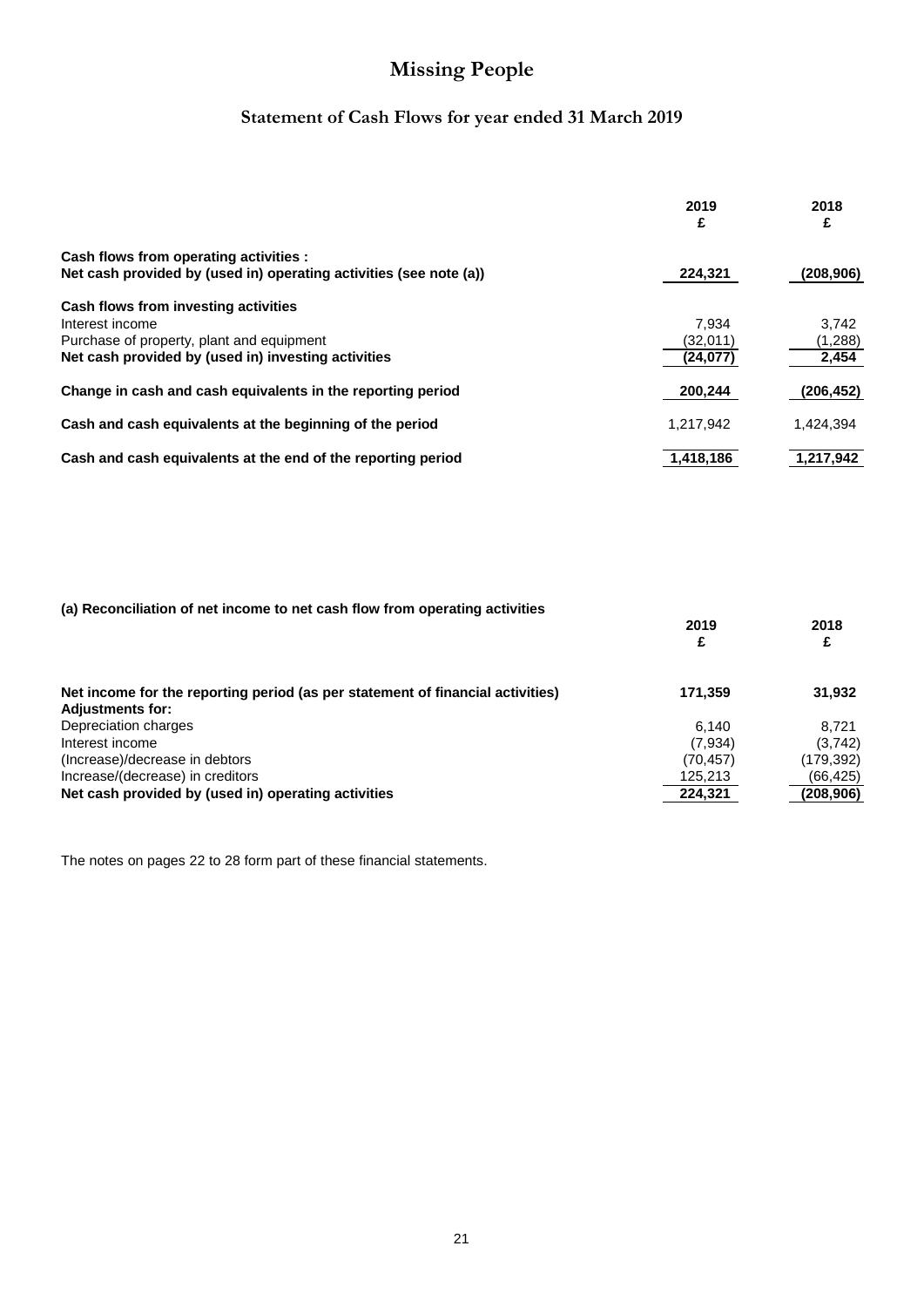The principal accounting policies applied in the preparation of the financial statements are as follows:

#### **1 Accounting Policies**

#### a) Basis of preparation

The financial statements have been prepared in accordance with Accounting and Reporting by Charities: Statement of Recommended Practice applicable to charities preparing their accounts in accordance with the Financial Reporting Standard applicable in the UK and Republic of Ireland (FRS 102) (effective 1 January 2015) - (Charities SORP (FRS 102)), the Financial Reporting Standard applicable in the UK and Republic of Ireland (FRS 102) and the Companies Act 2006.

Missing People Limited meets the definition of a public benefit entity under FRS 102. Assets and liabilities are initially recognised at historical cost or transaction value unless otherwise stated in the relevant accounting policy note(s). There are areas of critical estimate or significant judgement that affects the preparation of these financial statements. See note 1(j) for further details.

#### b) Group accounts

The Charity owns the whole of the share capital of Missing Limited. The company was dormant during the year and therefore consolidated accounts are not prepared.

#### c) Income

All income is recognised once the charity has entitlement to the income, it is probable that the income will be received, and the amount of income receivable can be measured reliably. In particular:

• Grants are accounted for once a formal offer of funding is received, subject to satisfying any performance-related conditions. In the event that a grant is subject to conditions that require a level of performance before the charity is entitled to the funds, the income is deferred and not recognised until either those conditions are fully met, or the fulfilment of those conditions is wholly within the control of the charity and it is probable that those conditions will be fulfilled in the reporting period;

• For legacies, entitlement is taken as the earlier of the date on which either: the charity is aware that probate has been granted, the estate has been finalised and notification has been made by the executor(s) to the charity that a distribution will be made, or when a distribution is received from the estate. Receipt of a legacy, in whole or in part, is only considered probable when the amount can be measured reliably and the charity has been notified of the executor's intention to make a distribution. Where legacies have been notified to the charity, or the charity is aware of the granting of probate, and the criteria for income recognition have not been met, then the legacy is a treated as a contingent asset and disclosed if material.

• Deferred income comprises grants which the donor has specified to be used in future accounting periods.

• Donations are accounted for on a cash basis.

#### d) Expenditure

All expenses are accounted for on an accruals basis. Wherever possible costs are allocated directly to the appropriate activity; other costs common to all activities are apportioned between those activities on the basis of the proportion of staff time spent during each year in connection with each activity.

Cost of Raising Funds comprises costs incurred in inducing people and organisations to contribute financially to the work. This includes the cost of advertising for donations and the staging of special fundraising events.

Expenditure incurred in connection with the specific objects of the charity is included under the heading Charitable Activities.

Support costs, which are the costs of overall direction and administration of each activity, comprising the salary and overhead costs of the central function, are apportioned on the basis of staff costs attributable to each activity.

The irrecoverable element of VAT is included with the item of expense to which it relates.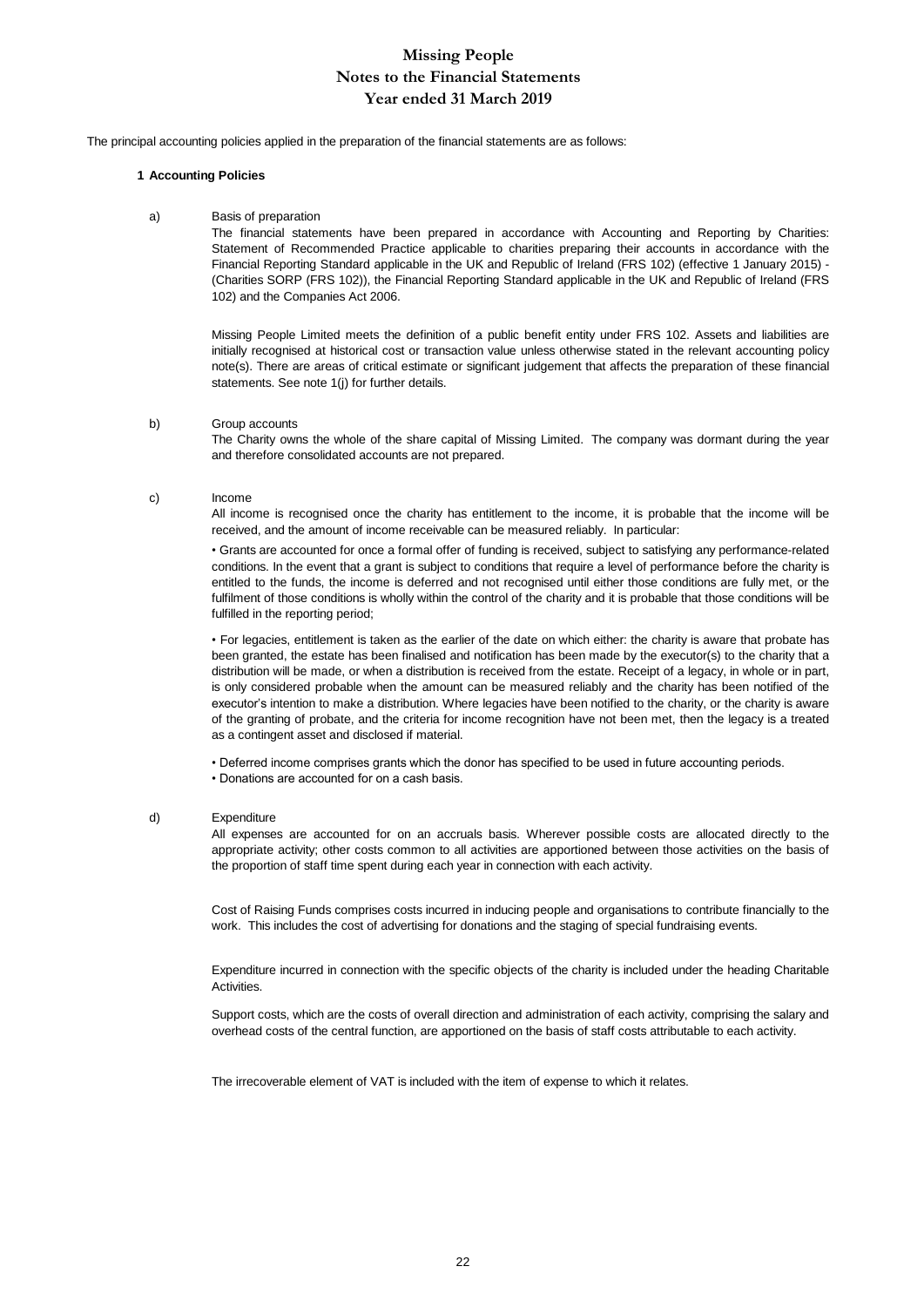#### e) Tangible fixed assets and depreciation

Fixed assets are recorded at cost or, in cases where assets have been donated to the charity, at valuation at the time of donation. All assets acquired for continuing use and costing more than £500 are capitalised.

Provision is made for depreciation on all tangible assets, at rates calculated to write off the asset less estimated residual value over its expected life as follows:

Office Equipment - 25% to 33.33% per annum on a straight line basis

#### f) Funds

*Unrestricted funds* are funds which are available for use at the discretion of the Trustees in furtherance of the general objects of the charity and have not been designated for other purposes.

*Restricted funds* are funds which are to be used in accordance with specific restrictions imposed by donors or which have been raised by the charity for particular purposes.

#### g) Leased assets

Rentals payable under operating leases are charged to the Statement of Financial Activities as incurred.

#### h) Direct taxation

The company is a charity within the meaning of Para 1 Schedule 6 Finance Act 2010. Accordingly the company is potentially exempt from taxation in respect of income within categories covered by Chapter 3 of Part 11 of the Corporation Tax Act 2010 or Section 256 of the Taxation of Chargeable Gains Act 1992, to the extent that such income is applied exclusively to charitable purposes. No tax charge arose in the period.

#### i) Pension

The Charity contributes to a defined contribution group personal pension scheme. The assets of the scheme are held separately from those of the Charity in independently administered funds. The pension cost charge represents contributions payable under the scheme by the Charity to the funds. The Charity has no liability under the scheme other than for the payment of those contributions. Contributions are disclosed in note 3.

#### j) Significant management judgements and key sources of estimation and uncertainty

The preparation of the financial statements requires management to make judgements, estimates and assumptions that affect the application of policies and reported amounts of assets and liabilities, income and expenses. Judgements are necessary when determining the recognition of income as per note 1(c).

Management do not consider there to be any other material judgements or estimation and uncertainty requiring disclosure.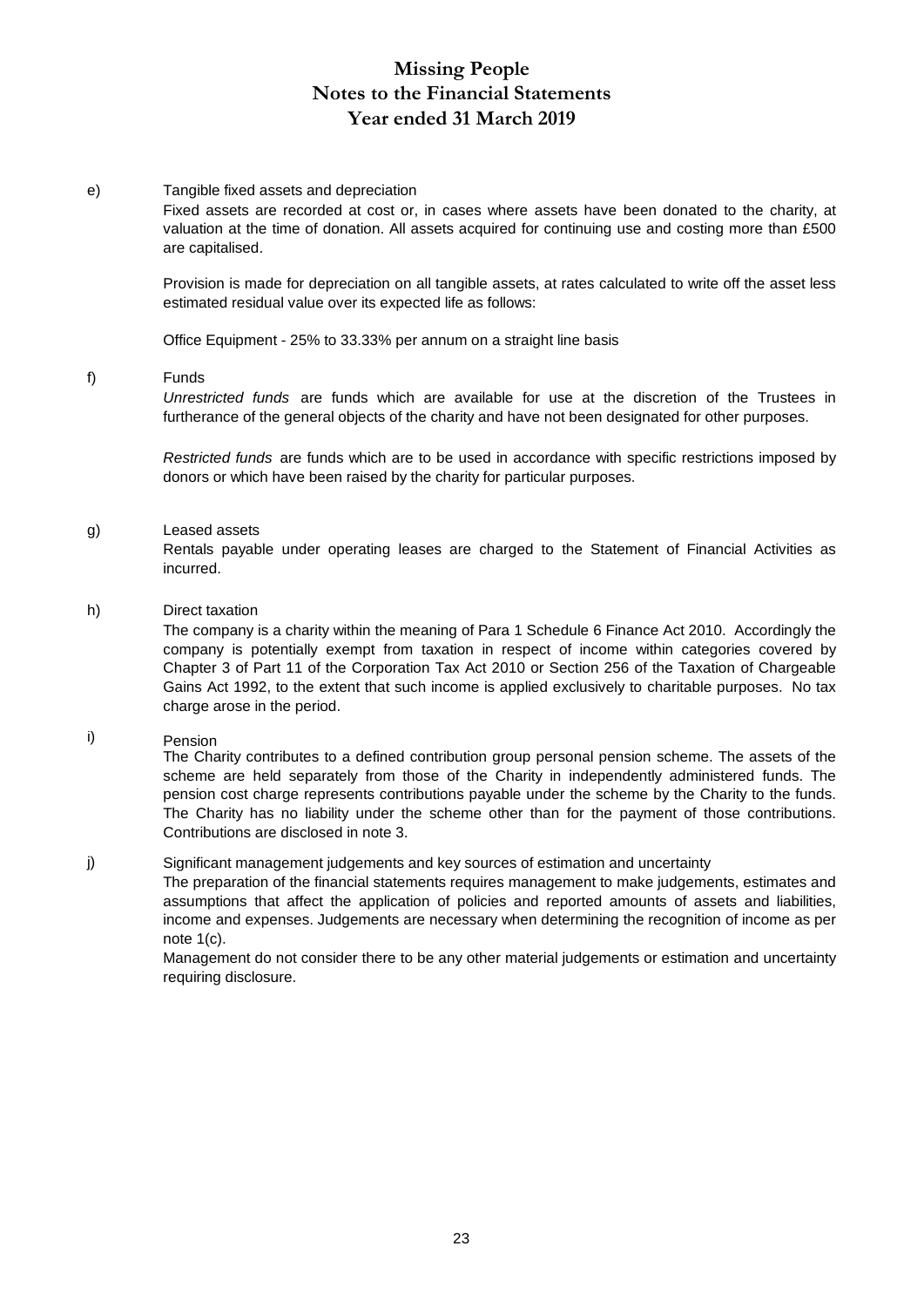#### **2 Income/(Expenditure)**

The net income/(expenditure) for the year are stated after charging:

|                                       | 2019   | 2018   |
|---------------------------------------|--------|--------|
|                                       |        | £      |
| Depreciation on tangible fixed assets | 6.140  | 8.721  |
| <b>Operating leases</b>               | 1.070  | 1,143  |
| Auditor's remuneration                |        |        |
| Audit services                        | 11.025 | 10,500 |
| Non-audit services                    | -      |        |

#### **3 Staff costs**

Staff costs were as follows:

|                              | 2019      | 2018      |
|------------------------------|-----------|-----------|
|                              |           | £         |
| Wages and salaries           | 2,304,456 | 2,275,946 |
| Social Security costs        | 219,700   | 212,908   |
| Pension                      | 108,033   | 103,677   |
| <b>Temporary Staff costs</b> | 73.663    | 95,871    |
|                              |           |           |
|                              | 2,705,852 | 2,688,402 |

One employee earned between £80,001 - £90,000 (2018: one) in the year and one between £60,001 - £70,000 (2018: one).

The average weekly number of employees (based on average headcount) during the year was as follows:

|                       | 2019   | 2018   |
|-----------------------|--------|--------|
|                       | Number | Number |
| Charitable activities | 81     | 86     |
| Fundraising           | 9      | 9      |
| Governance            |        |        |
|                       | 91     | 96     |
|                       |        |        |

The full time equivalent number of employees (including casual and temporary staff) during the year was 71. (2018: 73)

#### **Trustees' remuneration and related party transactions**

The Trustees neither were paid nor received any emoluments during the year (2018 - nil). Three Trustees were reimbursed £418 travel expenses during the year (2018: one Trustee £141).

The key management personnel of the charity comprise the Chief Executive and the directors. The emoluments of the Chief Executive and directors were:

|                                                                                | 2019    | 2018    |
|--------------------------------------------------------------------------------|---------|---------|
|                                                                                |         |         |
| Executive directors' emoluments (excluding pension)                            | 370.656 | 362.898 |
| Pension contributions                                                          | 16.227  | 17.223  |
| The Chief Executive was the highest paid director in 2018/19;                  |         |         |
| total remuneration (excl employer's NI and pension contributions) for the year | 88.450  | 86.700  |

The Chief Executive is a member of a group personal pension scheme and a contribution of £4,422 (2018: £4,335) was made to the scheme on her behalf. There are no enhanced or special terms that apply to the Chief Executive's pension scheme arrangements.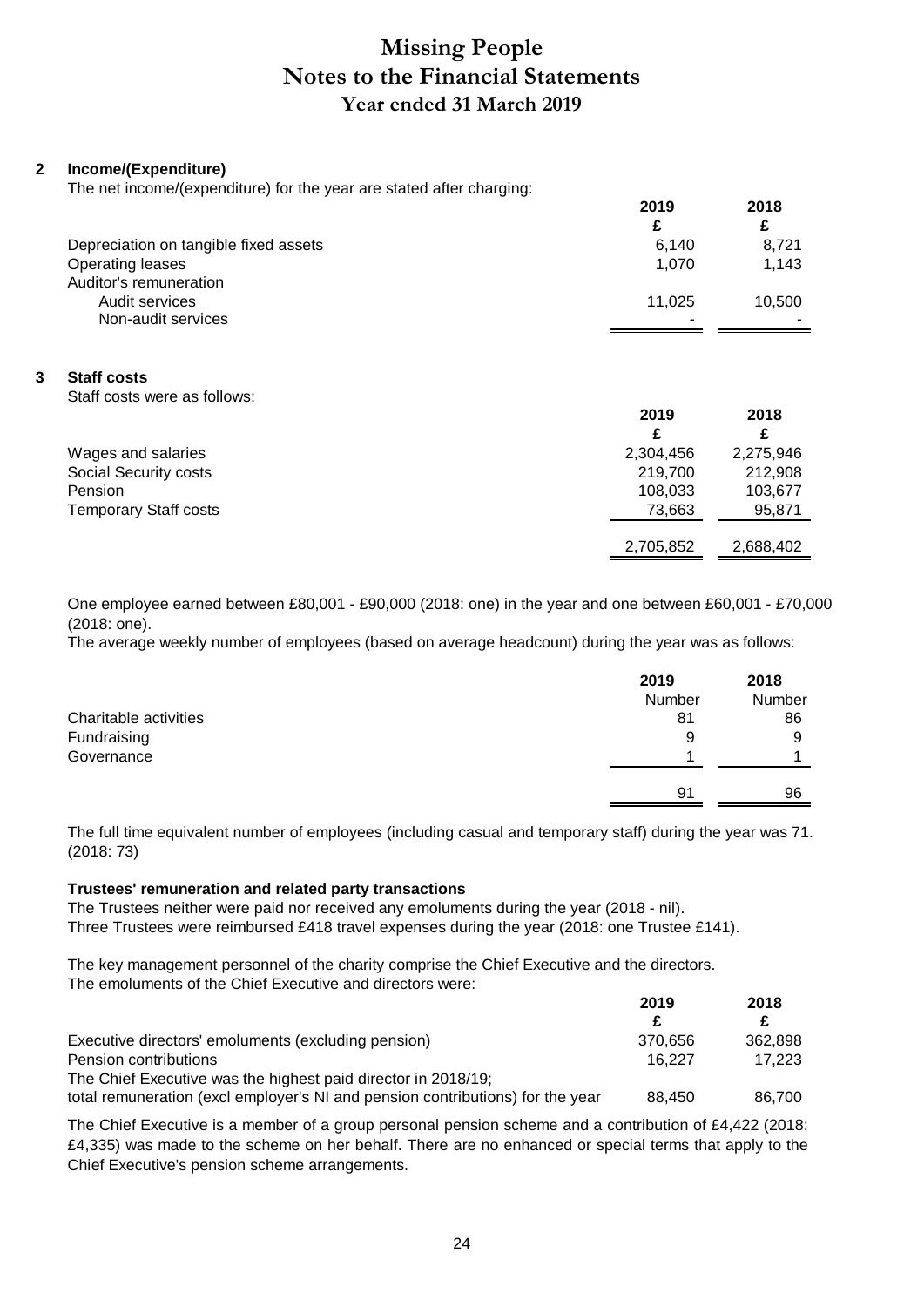#### **4 Analysis of Total Resources Expended**

|                               | <b>Direct Costs</b><br><b>Activities</b><br>£ | <b>Support Costs</b><br>(see note 5) | 2019<br><b>Total</b> | 2018<br><b>Total</b><br>£ |
|-------------------------------|-----------------------------------------------|--------------------------------------|----------------------|---------------------------|
| <b>Charitable Activities:</b> |                                               |                                      |                      |                           |
| Service Provision             | 2,131,035                                     | 528,430                              | 2,659,465            | 2,584,393                 |
| Policy & Research             | 209.864                                       | 56.371                               | 266.235              | 204,713                   |
| Cost of Raising Funds         | 451.905                                       | 121.387                              | 573.292              | 570.793                   |
|                               | 2,792,803                                     | 706,189                              | 3,498,992            | 3,359,899                 |

#### **5 Support costs by activity**

|                        | <b>Service</b><br><b>Provision</b> | Policy &<br><b>Research</b> | Cost of<br><b>Raising Funds</b> | 2019<br><b>Total</b><br>£ | 2018<br>Total<br>£ |
|------------------------|------------------------------------|-----------------------------|---------------------------------|---------------------------|--------------------|
| Governance             | 34,287                             | 3,432                       | 7.391                           | 45.111                    | 44,183             |
| Information technology | 135,648                            | 16,916                      | 36,425                          | 188,989                   | 160,190            |
| Central facilities     | 81.199                             | 8.129                       | 17.504                          | 106,832                   | 104.971            |
| Finance                | 114,655                            | 11.481                      | 24.723                          | 150,859                   | 146,869            |
| Human resources        | 73.494                             | 7,393                       | 15,920                          | 96,807                    | 102,653            |
| Central management     | 89.147                             | 9.020                       | 19.424                          | 117,591                   | 124,762            |
|                        | 528,430                            | 56,371                      | 121,387                         | 706.189                   | 683.628            |

Support costs have been allocated on the basis of the charity's accounting policies and identified staff and direct costs for each category.

#### **6 Tangible Fixed Assets**

|                     | <b>Office</b><br><b>Equipment</b><br>£ | <b>Total</b><br>£ |
|---------------------|----------------------------------------|-------------------|
| Cost                |                                        |                   |
| At 1 April 2018     | 69,944                                 | 69,944            |
| Additions           | 32,011                                 | 32,011            |
| Disposals           |                                        |                   |
| At 31 March 2019    | 101,955                                | 101,955           |
| <b>Depreciation</b> |                                        |                   |
| At 1 April 2018     | 65,735                                 | 65,735            |
| Charge for year     | 6,140                                  | 6,140             |
| Disposals           |                                        |                   |
| At 31 March 2019    | 71,875                                 | 71,875            |
| Net book value      |                                        |                   |
| At 31 March 2019    | 30,080                                 | 30,080            |
| At 31 March 2018    | 4,209                                  | 4,209             |
|                     |                                        |                   |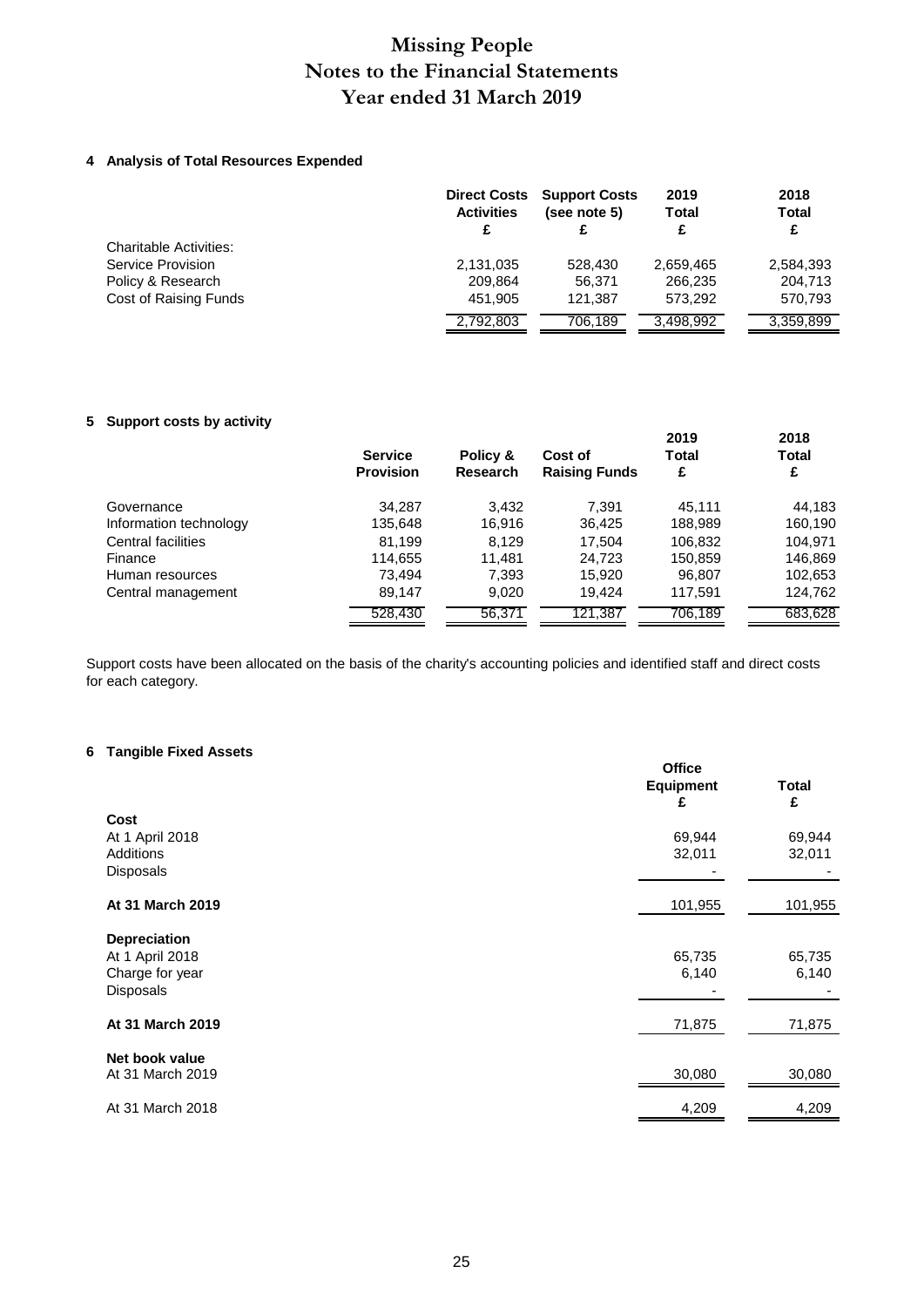#### **7 Subsidiary Company**

The Charity holds two ordinary £1 shares in Missing Ltd, being 100% of the issued share capital. The entire profit of Missing Ltd is paid annually to Missing People under Gift Aid.

#### **Results of Missing Ltd**

| 2019  | 2018  |
|-------|-------|
|       | £     |
|       |       |
|       |       |
|       |       |
|       |       |
|       |       |
|       |       |
| 2     | 2     |
| 291   | 379   |
| (291) | (379) |
| 2     | 2     |
|       |       |
| 2     | 2     |
|       |       |
|       |       |
|       | £     |

#### **8 Debtors**

|                            | 2019    | 2018    |
|----------------------------|---------|---------|
|                            | £       | £       |
| Accrued income             | 368,894 | 294,575 |
| Prepayments                | 66,903  | 71,559  |
| Other debtors              | 7,197   | 11,305  |
| Trade debtors              | 5,615   | 625     |
| Amount due from subsidiary | 291     | 379     |
|                            | 448.900 | 378,443 |

All amounts shown under debtors fall due for payment within one year.

#### **9 Creditors:**

| Amounts falling due within one year   | 2019    | 2018    |  |
|---------------------------------------|---------|---------|--|
|                                       | £       | £       |  |
| Other taxes and social security costs | 60.711  | 55,599  |  |
| Other creditors                       | 83,198  | 45,857  |  |
| Accruals                              | 50.879  | 22.191  |  |
| Deferred Income (Note 10)             | 230,291 | 176,219 |  |
|                                       | 425,079 | 299,866 |  |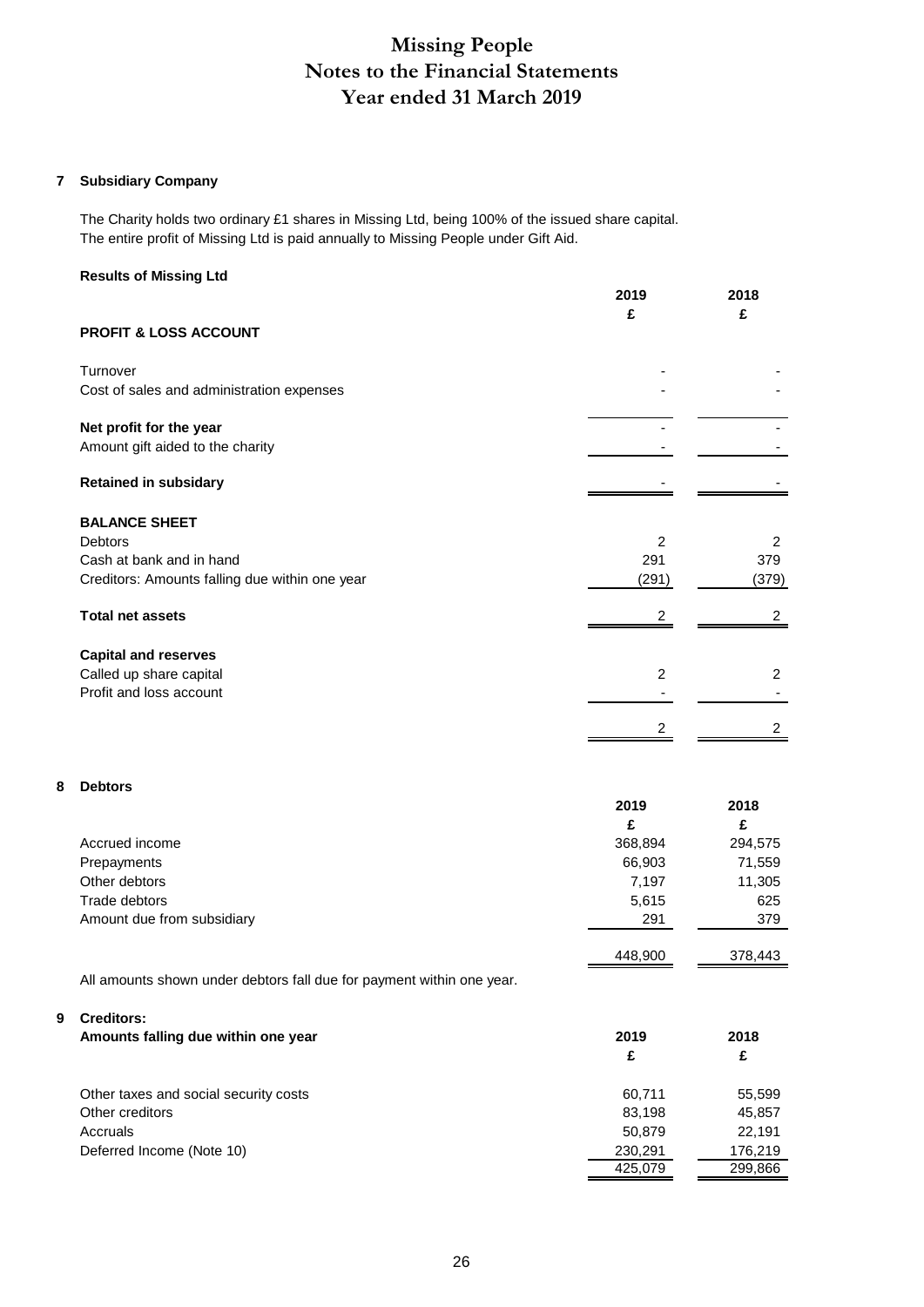| 10 Deferred Income          | 2019       | 2018<br>£  |
|-----------------------------|------------|------------|
| Balance at 1 April          | 176.219    | 213.471    |
| Released in the year        | (176, 219) | (213, 471) |
| Amount deferred in the year | 230.291    | 176.219    |
| Balance at 31 March         | 230.291    | 176.219    |
|                             |            |            |

Deferred income comprises grants which the donor has specified to be used in future accounting periods.

#### **11 Leasing Commitments**

At 31 March the Charity had minimum lease commitments under non-cancellable operating leases on office equipment as set out below:

|                                       | 2019<br>£ | 2018                     |
|---------------------------------------|-----------|--------------------------|
| <b>Operating leases which expire:</b> |           |                          |
| Within one year                       | 685       | 685                      |
| Between one and five years            | 737       | 1,106                    |
| After five years                      | -         | $\overline{\phantom{0}}$ |
|                                       | 1,422     | 1,791                    |

#### **12 Analysis of Net Assets**

|                          | <b>Tangible</b><br><b>Fixed</b><br><b>Assets</b><br>£ | Bank &<br>Cash<br>£ | <b>Debtors</b><br>£ | <b>Current</b><br>Liabilities<br>£ | Total<br>£ |
|--------------------------|-------------------------------------------------------|---------------------|---------------------|------------------------------------|------------|
| Year ended 31 March 2019 |                                                       |                     |                     |                                    |            |
| Restricted               |                                                       | 9,820               | 220,471             | (230, 291)                         |            |
| Unrestricted             | 30,080                                                | 1,408,366           | 228,429             | (194, 788)                         | 1,472,087  |
|                          | 30,080                                                | 1,418,186           | 448,900             | (425,079)                          | 1,472,087  |
| Year ended 31 March 2018 |                                                       |                     |                     |                                    |            |
| Restricted               |                                                       | 84,057              | 92,162              | (176, 219)                         | $\Omega$   |
| Unrestricted             | 4,209                                                 | 1,133,885           | 286,281             | (123,647)                          | 1,300,728  |
|                          | 4.209                                                 | 1.217.942           | 378.443             | (299,866)                          | 1,300,728  |

#### **13 Ultimate Controlling Party**

The Directors listed in the Trustees' Report are the ultimate controlling parties being members of the company.

All Charity policies and executive decisions are determined by the Trustees. The day to day running of the charitable company has been delegated to the Chief Executive and Directors.

#### **14 Related Party Transactions**

There were no transactions with related parties during the year other than with the subsidiary company as set out in Note 7 (2018: none).